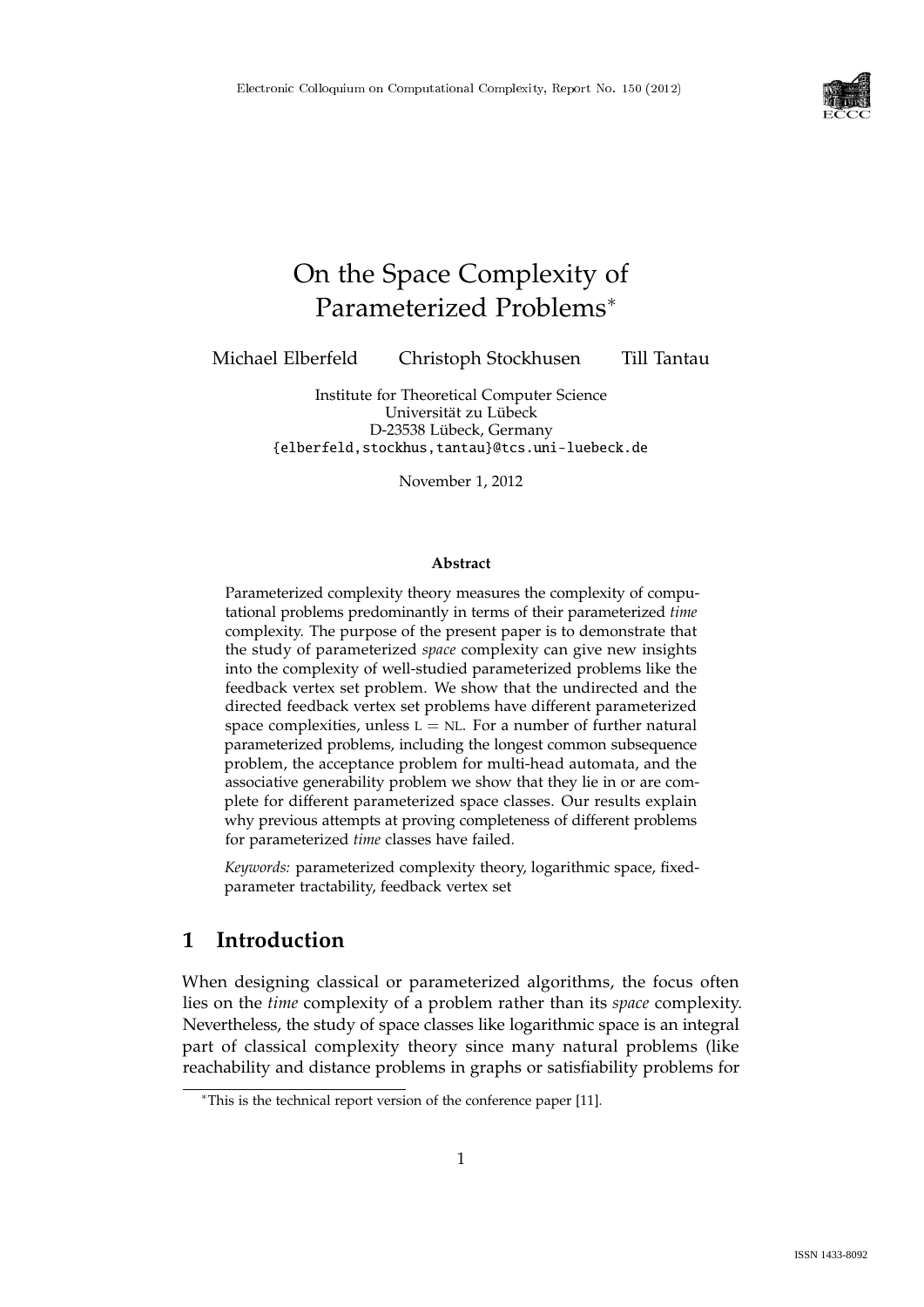powerful logics) do not appear to be complete for time classes like P or NP, rather they turn out to be complete for space classes like L, NL, or PSPACE.

It stands to reason that we may also expect some parameterized problems to be complete not for standard parameterized time classes like FPT or W[1] or XP, but rather for parameterized space classes. Furthermore, by analogy to findings from classical complexity theory, we may expect that parameterized problems with low space complexity can be solved quickly. A typical result supporting this reasoning is that the parameterized vertex cover problem has low space complexity—it lies in the class para-L [\[5,](#page-21-0) [12\]](#page-21-1)—and, indeed, this problem can be solved *very* quickly in the parameterized setting.

In the present paper we investigate the space complexity of a number of natural parameterized problems whose space complexity has not yet been studied in this context. We will argue that the differences in their space complexities are the reasons why the problems could not be shown to be complete for standard parameterized time classes. Moreover, our results suggest a possible explanation of why the problems vary with respect to how quickly they can be solved in practice even though they lie in the same parameterized time class. As prominent examples, we compare the directed and the undirected version of the feedback vertex set problem as well as the treewidth problem. All of these problems are indistinguishable with respect to the parameterized time classes they belong to (namely FPT), but with regard to their space complexity they can be classified using new natural complexity classes that reflect their different complexities. As a corollary of these efforts we obtain that the directed and the undirected feedback vertex set problem have different parameterized space complexity, unless  $L = NL$ .

Previous research on parameterized space complexity [\[5,](#page-21-0) [7,](#page-21-2) [12\]](#page-21-1) was directed at the logspace analogues para-L and para-NL of para-P, which is commonly known as FPT, as well as at the logspace analogues XL and XNL of XP. When one tries to determine the parameterized space complexity of natural parameterized problems, it quickly turns out, however, that these space classes do not suffice to paint a complete picture of the complexity landscape of the parameterized world. For this reason, we introduce new classes that are motivated by parameterized versions of natural reachability problems. An overview of the classes and our containment and completeness results is given in Figure [1.](#page-2-0)

**Related Work.** In 1997, Cai et al. [\[5\]](#page-21-0) introduced the class uniformlogspace+advice, which is the same as para-L, and they also considered its nondeterministic version. They showed that several problems in para-P also belong to para-L or para-NL, including the naturally parameterized vertex cover problem, which lies in para-L, and the parameterized *k*-leaf spanning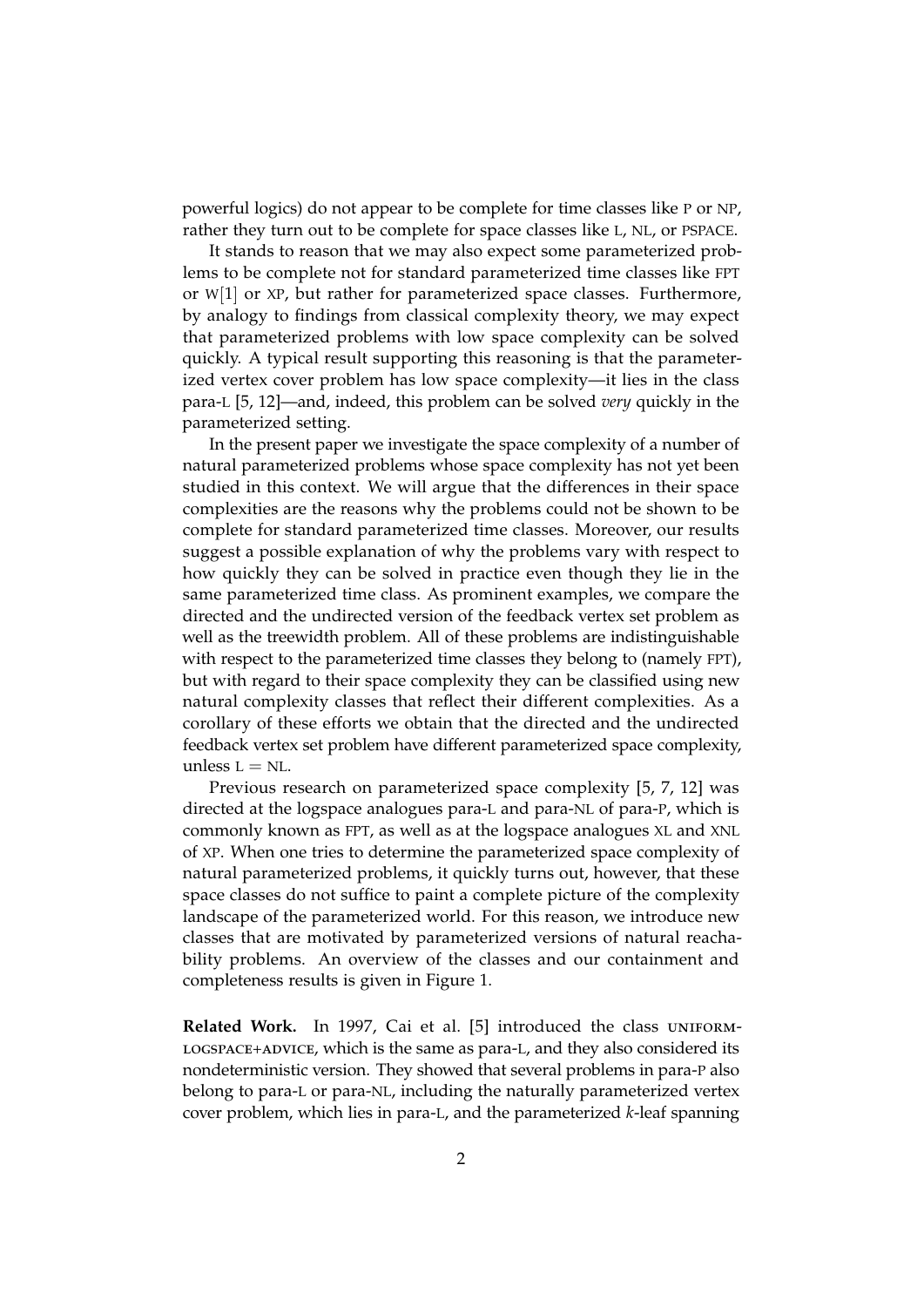

<span id="page-2-0"></span>Figure 1: Overview of the parameterized space classes studied in this paper and parameterized problems that lie in them. A filled circle indicates that the problem does not only lie in the class, but is even complete for it under para-L-reductions.

tree problem, which lies in para-NL. In 2003, Flum and Grohe [\[12\]](#page-21-1) continued the study of para-L and para-NL by showing that the parameterized model-checking problem of first-order formulas on graphs of bounded degree lies in para-L. This implies that many standard parameterized graph problems belong to para-L when we restrict our attention to boundeddegree graphs. In this context they asked, which other problems in para-P also belong to para-NL or para-L, and whether there are problems that are contained in para-P but are not contained in para-L or para-NL under the assumption that para-P  $\neq$  para-L. In this paper, we answer this question affirmatively by presenting natural problems that belong to para-P, but are not contained in para-L under standard assumptions.

**Organization of this Paper.** In Section [2](#page-3-0) on preliminaries we fix the terminology and review the definitions of parameterized space classes from the literature as well as of parameterized reductions. In Section [3](#page-4-0) we investigate parameterized problems that are known to be *tractable* (that is, they are known to lie in para- $P = FPT$ , but whose space complexity has not yet been investigated. The objective of this section is to get a deeper understanding of why some problems inside para-P appear more difficult than others even though they are all tractable. Here we focus on the distance problem in directed graphs, and the directed and the undirected version of the feedback vertex set problem. We show that the distance problem characterizes a parameterized complexity class that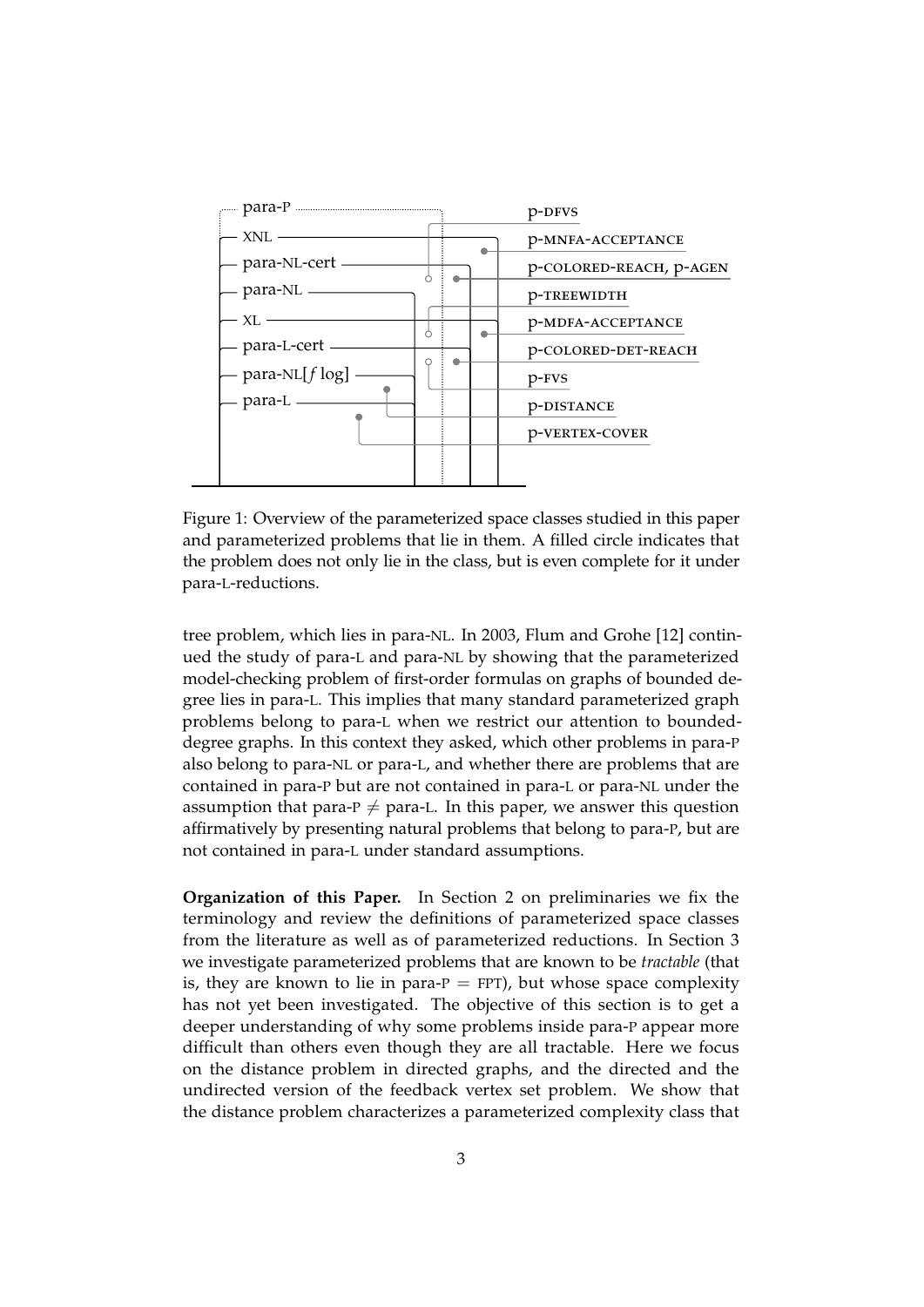captures the complexity of many well-known problems of the class NL with respect to natural parameters. For the feedback vertex set problems we are able to show that the directed and the undirected version are of provable different complexity, unless  $L = NL$ , which reflects the different approaches required to prove that these problems are fixed parameter tractable. For this, we introduce two new parameterized complexity classes, para-L-cert and para-NL-cert. In Section [4](#page-10-0) we turn our attention to parameterized problems that presumably lie outside of para-P. This time, our findings on the space complexity of natural problems provide explanations why researchers have failed to prove completeness of these problems for natural parameterized time classes like W[1] or XP: The problems turn out to lie in or to be complete for parameterized space classes. To be more concrete, we show that the longest common subsequence problem parameterized via the number of given strings is contained in XNL and therefore will not be complete for XP. For both XL and XNL we present natural complete problems, namely the problem of deciding whether a multi-head (nondeterministic) finite automaton accepts a given word. Moreover, we show that the problem of finding a set of colors of an edge-colored directed graph such that there is an *s*-*t* path made up from these colors is complete for para-NL-cert (or para-L-cert if we require the *s*-*t* path to be deterministic). Furthermore, we prove para-NL-cert-completeness for the associative generability problem, i.e. given a binary and associative operation, a universe, and a natural number *k*, answering the question whether there is a set of *k* elements of the universe such that the whole universe can be generated from these elements by the given operation.

### <span id="page-3-0"></span>**2 Preliminaries**

A *parameterized problem* is a pair  $(Q, \kappa)$  of a language  $Q \subseteq \Sigma^*$  and a pa $r$ ameterization  $\kappa : \Sigma^* \to \mathbb{N}$  that maps input instances to natural numbers, their parameter values. In the classical definition, Downey and Fellows [\[9\]](#page-21-3) require the parameterization to be computable, while Flum and Grohe [\[13\]](#page-21-4) require it to be computable in polynomial time. In this paper we need the binary representation of the parameter number to be computable in logarithmic space. This is the case, in particular, when the parameter is specified explicitly within the input.

For a classical complexity class *C*, a parameterized problem (*Q*, *κ*) belongs to the *para-class* para-*C* if there is an alphabet Π, a computable function  $\pi \colon \mathbb{N} \to \Pi^*$ , and a language  $A \subseteq \Sigma^* \times \overline{\Pi^*}$  with  $A \in \mathbb{C}$  such that for all  $x \in \Sigma^*$  we have  $x \in Q \iff (x, \pi(\kappa(x))) \in A$ . Flum and Grohe [\[13\]](#page-21-4) phrase this as *"*(*Q*, *κ*) *is in C after a precomputation on the parameter".* In particular, FPT is the same as para-P and all fixed-parameter tractable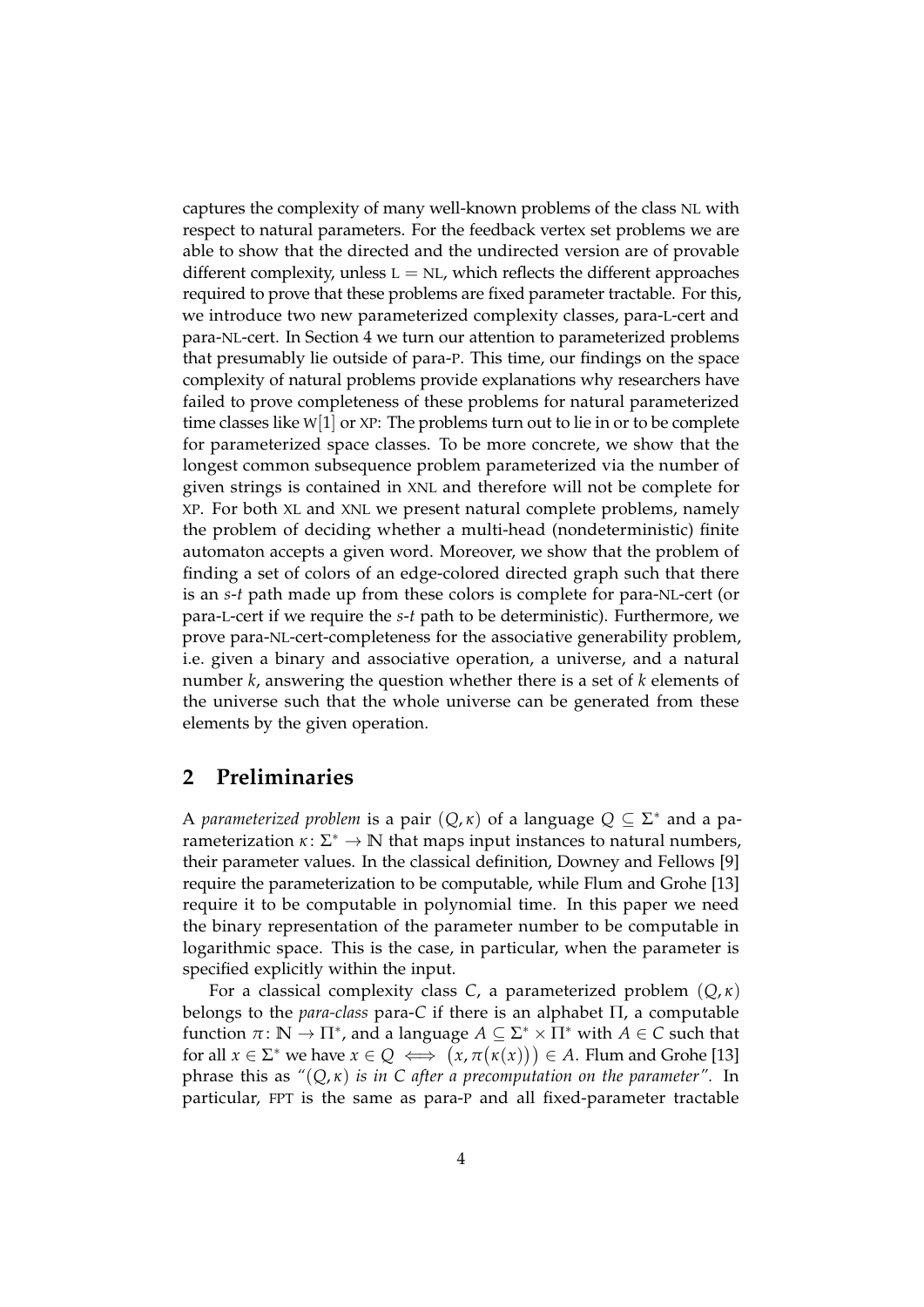problems are in P after a precomputation on the parameter. Analogously, we can define the classes para-L and para-NL as the family of problems that are in L and in NL after a precomputation on the parameter, respectively. Equivalently, a parameterized problem  $(Q, \kappa)$  over  $\Sigma$  is in para-L (para-NL), if there is a function  $f: \mathbb{N} \to \mathbb{N}$  such that the question  $x \in \mathbb{Q}$  can be decided within (nondeterministic) space  $f(k(x)) + O(\log |x|)$ .

A different way of defining a parameterized version of a classical complexity class *C* is to consider its so-called X-class [\[9\]](#page-21-3). A problem  $(Q, \kappa)$  is in *XC* if for every number  $w \in \mathbb{N}$  the slice  $Q_w = \{ x \mid x \in Q \text{ and } \kappa(x) = w \}$ lies in *C*. It is immediate from the definition that para-*C* ⊆ X*C* holds. The class XP is widely used in parameterized complexity theory; the logarithmic space classes XL and XNL have previously been studied by Chen, Flum, and Grohe [\[7,](#page-21-2) [12\]](#page-21-1).

In order to compare the complexity of parameterized problems, we use parameterized logspace reductions, called para-L-reductions in the following. Following Flum and Grohe, we define them similarly to FPT-reductions: Let  $(Q_1, \kappa_1)$  and  $(Q_2, \kappa_2)$  be parameterized problems over some alphabets  $\Sigma_1$ and  $\Sigma_2$ . A para-L-reduction is a mapping  $R: \Sigma_1^* \to \Sigma_2^*$  such that

1. for all  $x \in \Sigma_1^*$  we have  $x \in Q_1 \iff R(x) \in Q_2$ ,

2.  $\kappa_2(R(x)) \leq g(\kappa_1(x))$  for some computable function  $g \colon \mathbb{N} \to \mathbb{N}$ ,

3. *R* is para-L-computable with respect to  $\kappa_1$ .

By standard arguments one can show that all classes in this paper are closed with respect to para-L-reductions.

### <span id="page-4-0"></span>**3 Space Complexity of Tractable Problems**

From the perspective of classical FPT-theory, the complexity of a parameterized problem is "settled in principle" once it has been shown to be solvable in time  $f(\kappa(x)) \cdot O(n^c)$ ; further research then focuses on making *f* as slowly growing as possible. In the following, instead of trying to differentiate between problems in para-P through their *f*-functions, we try to determine differences caused by their different space complexities. For this we can use complexity classes that are contained in para-P, but also the intersections with classes that are not fully contained in para-P. In the following, we give examples for such classes and their applications.

### **3.1 Parameterized Distance Problems**

We start our exploration with a deceptively simple problem, namely the distance problem with the distance as the parameter: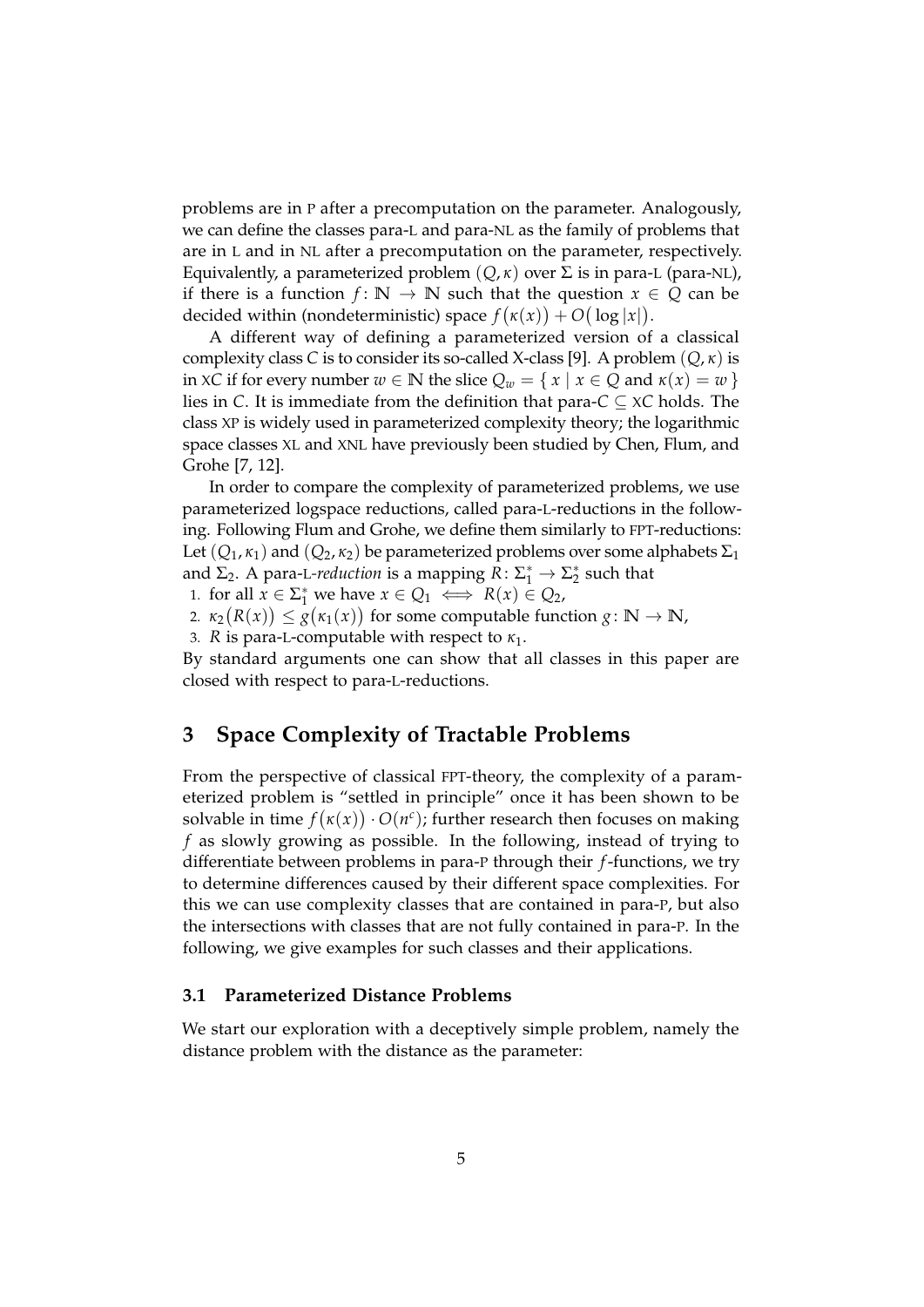#### Problem 1 (p-DISTANCE).

*Instance.* A directed graph *G*, two vertices *s* and *t* of *G*, and a natural number *l*.

*Parameter. l*.

*Question.* Is there a path from *s* to *t* in *G* of length at most *l*?

This problem is clearly in para-P and, since the distance problem lies in NL, also in para-NL. It might also seem like a good candidate for a para-NL-complete problem. Flum and Grohe [\[12\]](#page-21-1) showed that classes like para-P, para-NL, and para-L are "uninteresting" from the parameterized point of view in the sense that complete problems for the underlying classical complexity classes are always complete for the parameterized versions when considering the trivial parameterization. In particular, the standard distance problem for directed graphs is complete for para-NL with the trivial parameterization  $\kappa(x) = 1$ . However, this argument does not carry over to the above version of the distance problem with its more natural parameterization.

In order to describe the complexity of p-DISTANCE precisely, it turns out that a new class is needed that is derived from transferring the definition of the class  $W[P]$  to the space setting in a certain way. A classical definition of W[P] is as the para-P-reduction closure of the weighted circuit satisfiability problem [\[1,](#page-20-0) [9\]](#page-21-3). Alternatively,  $W[P]$  is also the class of all problems  $(Q, \kappa)$ that are solvable by ntms deciding *Q* in para-P-time, making at most  $f\big(\kappa(x)\big)\cdot O\big(\log|x|\big)$  nondeterministic steps on any input *x*. Finally, W[P] also contains exactly the problems decidable via DTMs that are provided with a proof certificate of length  $f\left(\kappa(x)\right) \cdot O\big(\log |x| \big)$  (the certificate is on a special read-only tape and the machine must accept all  $x \in Q$  for some certificate and must reject  $x \notin Q$  for all certificates).

In the context of parameterized time complexity all of the three characterizations of  $W[P]$  yield the same classes. When we look at the space analogues of these classes, the situation is somewhat different: First, the para-L-reduction closure (rather than the para-P-reduction closure) of the parameterized weighted circuit satisfiability problem is still W[P], which can be seen from a result of Chen et al. [\[7\]](#page-21-2). Second, when we replace the para-P time bound in the second characterization by a para-L space bound, a subclass of para-NL arises. Third, when we make the same replacement in the third definition, a presumably different class arises that is a subclass of XNL.

**Definition 2.** A parameterized problem  $(Q, \kappa)$  is in the class para-NL[ $f$  log] if it can be decided by a para-NL Turing machine that makes at most  $f\big(\kappa(x)\big)\cdot O\big(\log|x|\big)$  many nondeterministic steps.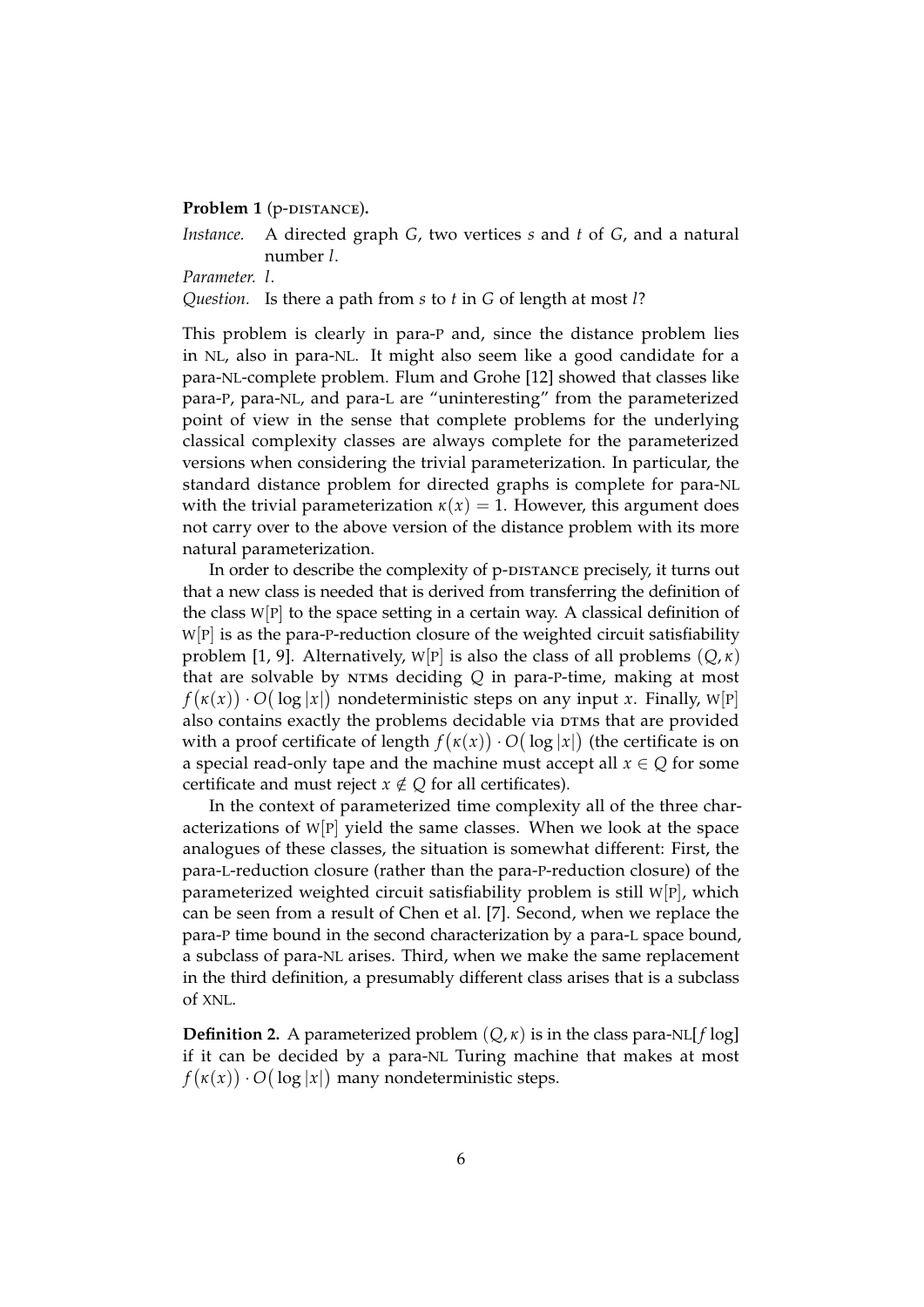**Definition 3.** A parameterized problem  $(Q, \kappa)$  is in the class para-L-cert if it can be decided by a para-L Turing machine which is provided with proof certificates of length  $f(x(x)) \cdot O(\log |x|)$ .

It turns out that para-NL[*f* log] is precisely what we need to characterize the complexity of the distance problem with its natural parameterization:

**Theorem 4.** p-DISTANCE *is complete for* para-NL[*f* log] *with respect to* para-L *reductions.*

*Proof.* To see that p-DISTANCE  $\in$  para-NL[*f* log] consider the following algorithm: Starting from *s*, guess *l* times a node *v* that is reachable from the currently considered node. Accept if after at most *l* steps the target node is reached, otherwise reject. This algorithm is correct because it only accepts if there is a path from *s* to *t* of length at most *l*, and if there is such a path, it will be found by the nondeterministic guessing.

A Turing machine that computes this algorithm needs logarithmic space to store the currently considered node and the next node. Checking whether two nodes are connected can also be done in logarithmic space. For storing the current value of the counter for the at most *l* steps, the machine needs polynomial many bits (if *l* is encoded in binary in the input) which is captured by the para-L space bound  $f(l) + O(\log |x|)$  if *f* is chosen accordingly. Furthermore, the machine has to guess *l* times a next node which results in  $O(l \cdot \log |x|)$  nondeterministic steps. Altogether, this is a para-NL[*f* log] Turing machine.

For hardness, let  $(Q, \kappa)$  be a parameterized problem that is contained in para-NL[*f* log] via a machine *M*. Using standard techniques, we may assume that *M* has exactly one accepting and one rejecting configuration, respectively. Furthermore, we can assume that the configuration graph is a directed acyclic graph. The configuration graph of *M* on an input *x* has the size

 $O(1)^{f\big(\kappa(x)\big) + O\big(\log |\kappa| \big)} = f'\big(\kappa(x)\big) \cdot |x|^c$ 

for some function  $f'$  and some constant  $c$ . In order to transform the configuration graph into an instance for p-DISTANCE, we must tackle the problem that the length of the path from the initial configuration to the accepting configuration is at most the size of the configuration graph and, therefore, not exclusively bound by the parameter, but also by the length of the input *x*. However, the number of nondeterministic steps of *M* is bounded by  $f(\kappa(x)) \cdot O(\log |x|)$ , on every path from the initial configuration, so there are at most this many nodes with out-degree greater than 1. Let us call the nodes with out-degree greater than 1 and the nodes corresponding to the initial and the accepting configuration the *red nodes* and the other nodes the *black nodes* of the graph.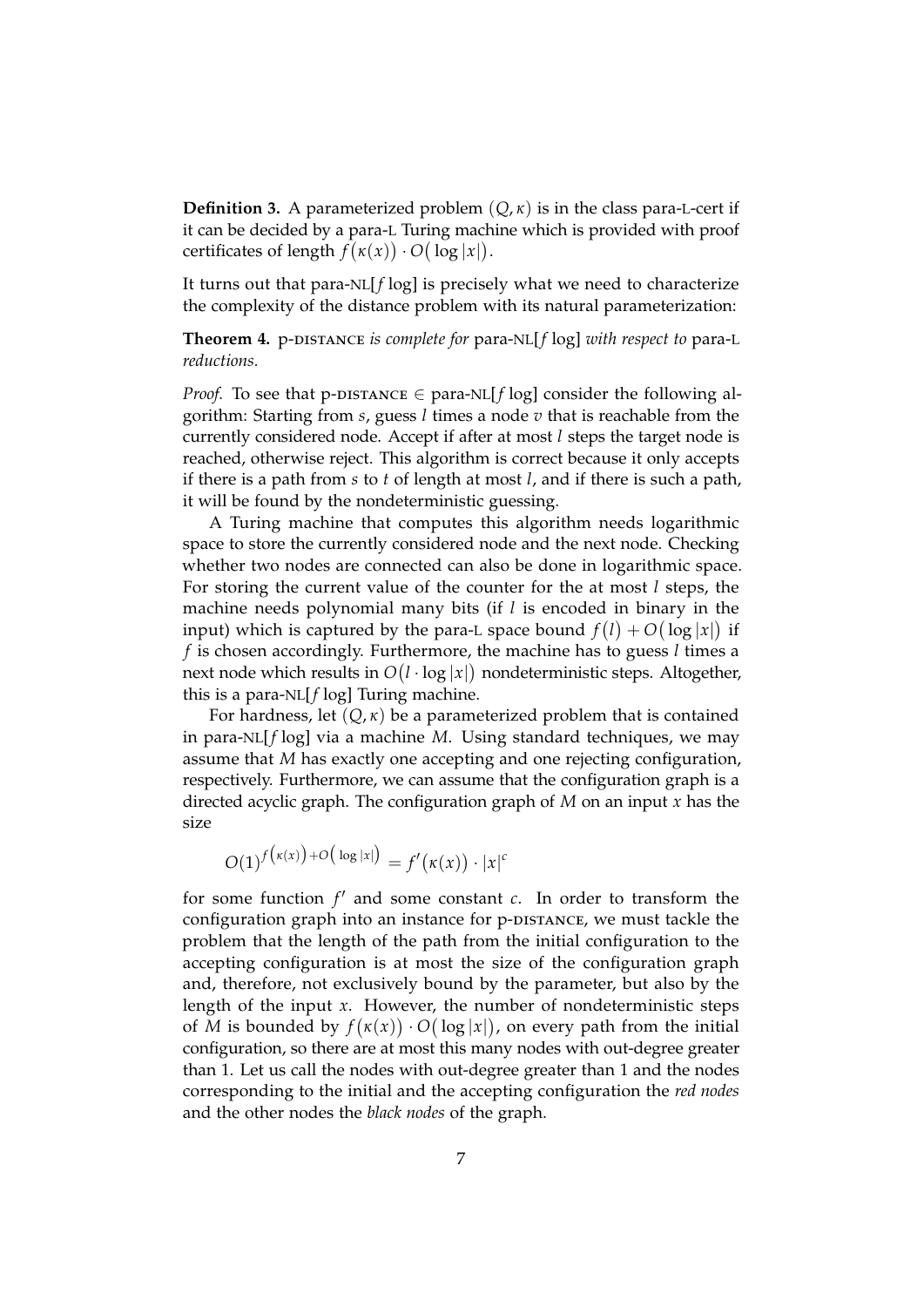In a first processing step, we iterate over the nodes of the configuration graph and replace every outgoing edge of every red node *u<sup>r</sup>* that points to a black node  $u_h$  by a new edge from  $u_r$  to the first red node  $v_r$  that is reachable from *u<sup>b</sup>* . Now we drop the black nodes. In the resulting graph, every path from the initial to the final configuration has length at most  $f\big(\kappa(x)\big)\cdot O\big(\log |x|\big).$  In a second step, we shorten the paths in the resulting graph by augmenting the graph with edges from nodes *u* to *v* if there is a path from *u* to *v* of length at most  $log |x|$ . Since the outdegree of the nodes is bounded by some constant that only depends on *M*, every path of length  $\log |x|$  can be described by  $O(\log |x|)$  bits. The augmentation can then be done by an iteration over all the nodes *v* of the graph and enumerating all paths of length  $log |x|$  starting from *v*. In the resulting graph, there is a path of length  $f$  $(\kappa(x))$  from the initial configuration to the accepting configuration if, and only if, there is a path from the initial configuration to the accepting configuration in the original configuration graph. Hence, we obtain the desired para-L-reduction, as the processing steps can be done by para-L Turing machines.

In general, para-NL[*f* log] seems to contain many parameterized versions of problems that are contained in NL in the classical sense and that follow the guess-and-forget approach, i.e. guessing an element from the input, processing this element, and guessing the next element while forgetting the previous one. With this observation, many NL-complete problems can be shown to be complete for para-NL[*f* log] with natural parameterizations, e.g. many problems from [\[17\]](#page--1-1). On the other hand, para-NL[*f* log] and para-NL do not coincide under standard assumptions. This can be shown with the observation that every NL-complete problem is complete for para-NL with respect to the trivial parameterization.

**Theorem 5.** para-NL[ $f$  log] = para-NL *if, and only if, L* = NL.

*Proof.* Recall that the reachability problem for directed graphs is complete for NL and therefore its parameterized version is complete for para-NL together with the trivial parameterization  $\kappa_0(x) = 0$ . First assume that  $L = NL$  holds. From the definition of the para-classes we then have para-L = para-NL which implies para-NL $[f \log]$  = para-NL. Now assume  $para-NL[f\log] = para-NL$ . Then the reachability problem can be solved by a para-NL[ $f$ log] Turing machine within space  $f(k(x)) + O(\log |x|)$ making only  $f\big(\kappa(x)\big) \cdot O\big(\log |x|\big)$  nondeterministic choices. For the trivial parameterization this is a constant amount which can be simulated within logarithmic space. This implies  $L = NL$ .  $\Box$ 

 $\Box$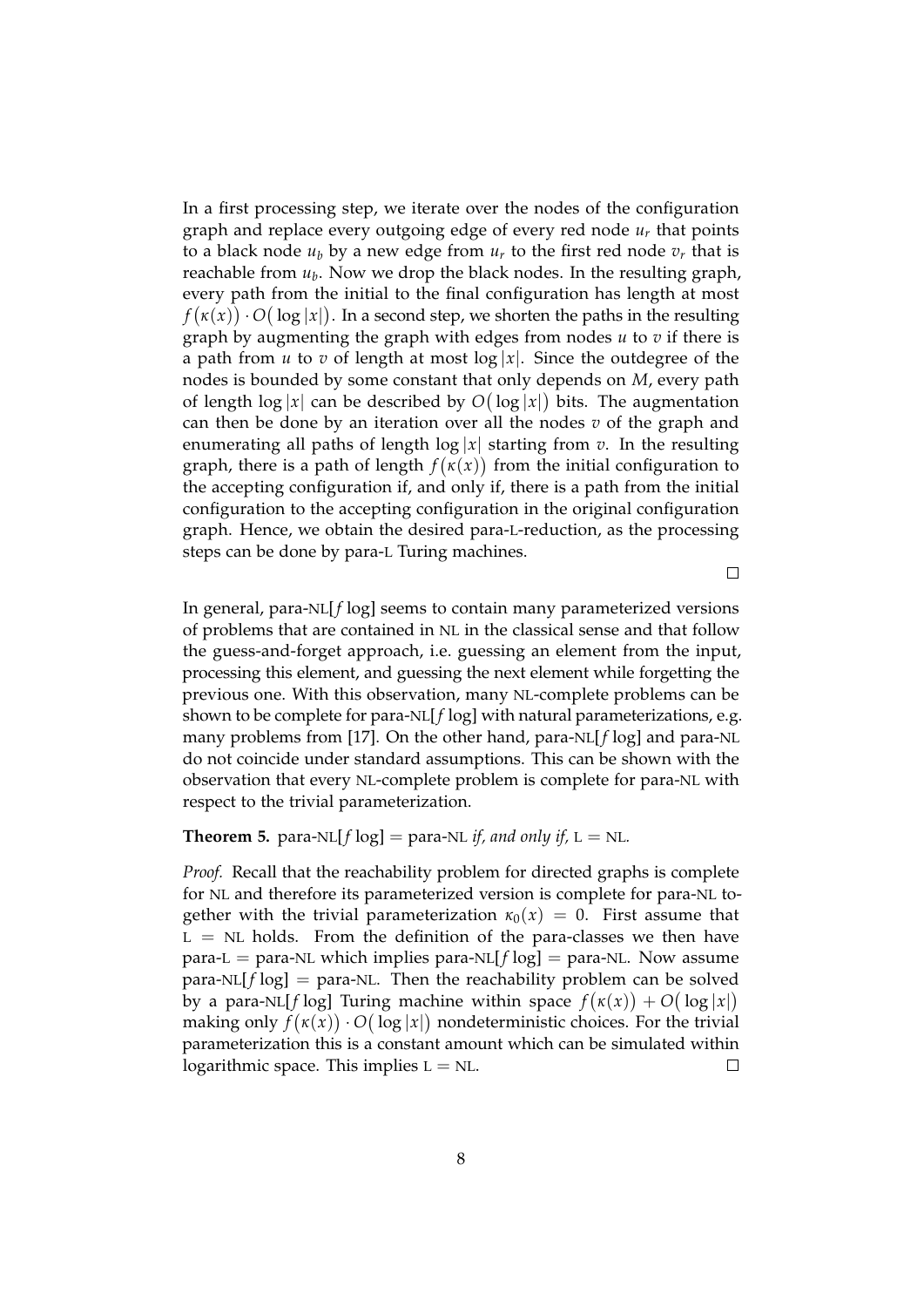### **3.2 Feedback Vertex Set Problems**

While it is useful to know that para-NL[*f* log] has many natural complete problems, our original goal for looking at parameterized space classes was to study the parameterized space complexity of well-studied problems in para-P that do not come from the logspace world in the way p-DISTANCE does. We now look at the problem of identifying a set *S* of vertices of a given graph *G* such that *G* − *S* has treewidth at most *w* for small natural numbers *w*. For  $w = 0$  this is the vertex cover problem. For  $w = 1$  we obtain the (undirected) feedback vertex set problem p-fvs. We also look at the problem of deciding whether a given graph has treewidth *w* for a given *w*.

The first problem of this "treewidth hierarchy" has been studied in the context of parameterized space complexity theory by Cai et al. [\[5\]](#page-21-0), who showed that p-vERTEX-COVER  $\in$  para-L. We look at the next problem of this hierarchy, the feedback vertex set problem p-FVS. It does not seem to lie in para-L nor even in para-NL. However, it turns out that the class para-L-cert contains it:

#### **Theorem 6.**  $p$ -FVS  $\in$  para-L-cert.

*Proof.* On input of an undirected graph *G*, our para-L-cert Turing machine *M* interprets its certificate of length  $\kappa(x) \cdot \left[ \log |V| \right]$  as the description of the *k* vertices of the feedback-vertex set. Then *M* removes these vertices and its incident edges from *G* and checks whether the resulting graph *G* 0 is acyclic. Both, removal and test for acyclicity can be done by logspace Turing machines [\[8\]](#page-21-5). With the fact that para-L-cert is closed with respect to para-L-reductions, we obtain the result.  $\Box$ 

While the classes para-NL[*f* log] and para-NL are contained in para-P, this is not the case for para-L-cert under the standard assumption para-P  $\subsetneq$  W[SAT] since the weighted satisfiability problem for propositional formulas belongs to para-L-cert.

### **Theorem 7.** *If* para-L-cert  $\subseteq$  para-P, *then*  $W[sAT] =$  para-P.

*Proof.* Recall that W[sAT] is defined as the para-P-reduction closure of the weighted satisfiability problem for propositional formulas [\[9\]](#page-21-3). Also note that the weighted satisfiability problem for propositional formulas itself is contained in para-L-cert: For a given formula *F* and a parameter *k*, a weight-*k* satisfying assignment can be encoded within a certificate of length  $k \cdot \lceil \log n \rceil$  if *F* has *n* variables. Therefore, a para-L-cert Turing machine only has to verify the given certificate by evaluating *F* which can be done in logarithmic space [\[18\]](#page--1-2). Clearly, if p-weighted-sat  $\subseteq$  para-P, we also have  $W[sAT] = para-P$ .  $\Box$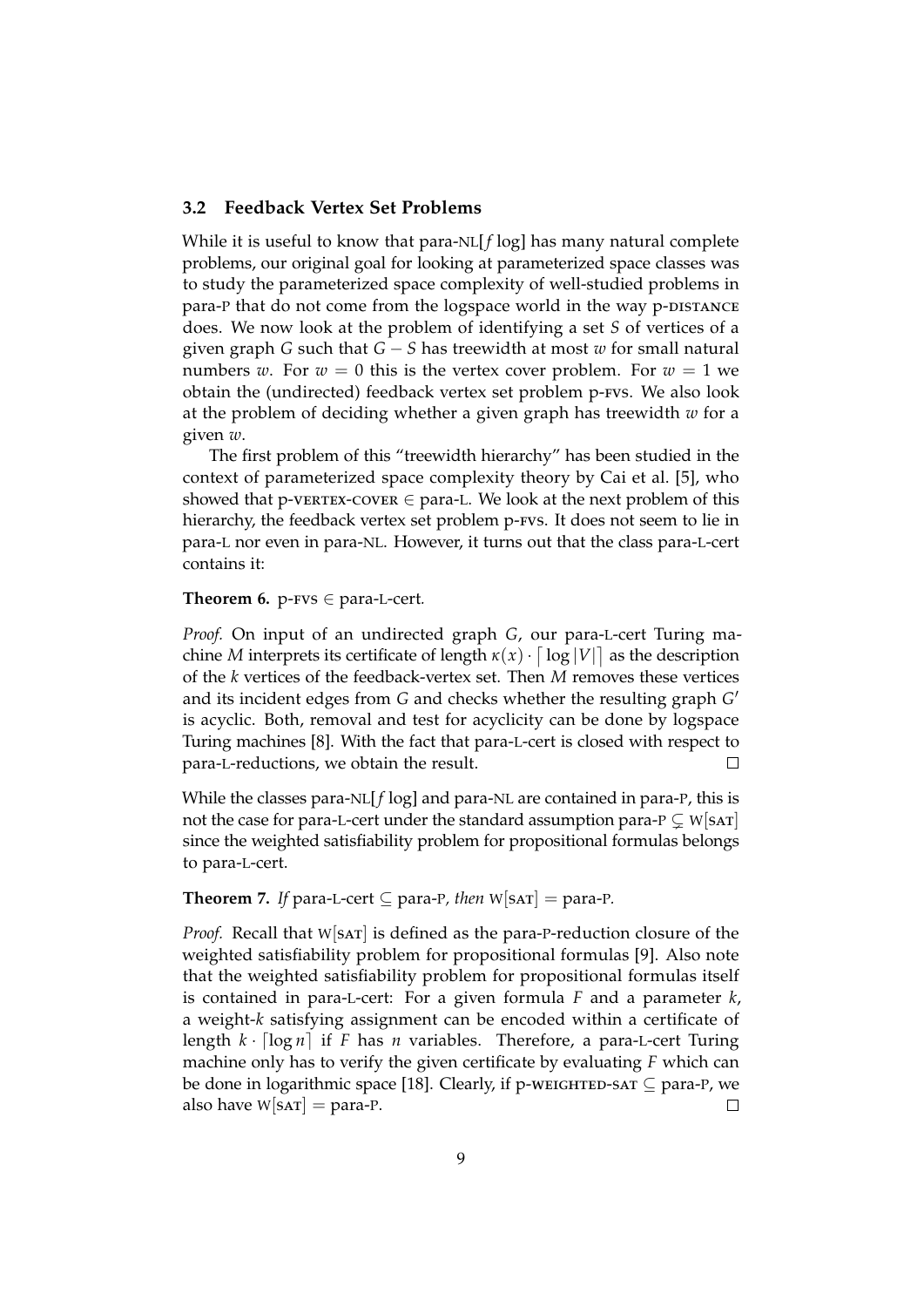In particular, p-fvs is not complete for para-L-cert, unless para-P =  $W[**s**AT]$ , which is considered to be unlikely (para-L-cert does, however, have natural complete problems as shown in Section [4\)](#page-10-0). Nevertheless, para-L-cert turns out to be useful for contrasting the complexity of the feedback vertex set problem for undirected graph to the version for directed graphs.

The undirected version was shown to be fixed-parameter tractable in 1993 by Bodlaender [\[2\]](#page-20-1). The fixed-parameter tractability of the directed version remained an open problem until Chen et al. [\[6\]](#page-21-6) presented a para-P-algorithm in 2008. So far, these apparently different complexities could only be felt by looking at the complexity of the proofs. In the setting of parameterized logarithmic space, the different complexities are not only mirrored, we are even able to prove that p-FVS and p-DFVS are of different complexity (under standard assumptions):

### **Theorem 8.** p-DFVS  $\in$  para-L-cert *if, and only if,* L  $=$  NL.

*Proof.* To prove the forward direction, we show that the parameterized problem p-UNREACH, the complement of the reachability problem where we ask whether there does *not* exist a path from a given vertex *s* to another vertex *t* in a directed graph parameterized by the trivial parameterization, para-L-reduces to p-DFVS. The reduction works in two steps: The first step takes the *n*-vertex input graph and makes it acyclic by producing *n* copies of its vertices, conceptually arranging them as *n* layers from left to right, and drawing edges between consecutive layers from left to right in the same way as they are present in the original graph. The second step inserts an edge from *t*'s copy in the last layer to *s*'s copy in the first layer. The resulting directed graph remains acyclic (has a feedback vertex set of size 0) exactly if there is no path from *s* to *t* in the input graph.

Now assume p-DFVs  $\in$  para-L-cert. This implies the existence of a para-L Turing machine that, provided with an appropriate certificate of  $\overline{\mathrm{length}}~f\big(\kappa(x)\big)\cdot O\big(\log |x|\big)$ , decides p-unreach. But because p-unreach is parameterized in the trivial way, this Turing machine is in fact a deterministic logspace Turing machine that decides the NL-complete unreachability problem in directed graphs. This implies  $L = NL$ .

For the backward direction assume  $L = NL$ . Then the algorithm used above for p-FVs also works for p-DFVs because cycle detection in directed graphs is then possible in deterministic logarithmic space.  $\Box$ 

This raises the question, what class captures p-DFVS? The central difference between p-FVs and p-DFVs is the complexity of the underlying cycle detection problem: In the undirected case this can be done in deterministic logarithmic space, in the directed case nondeterministic logarithmic space is required. Therefore, the natural approach is to consider a nondeterministic version of para-L-cert, namely para-NL-cert: This class is defined in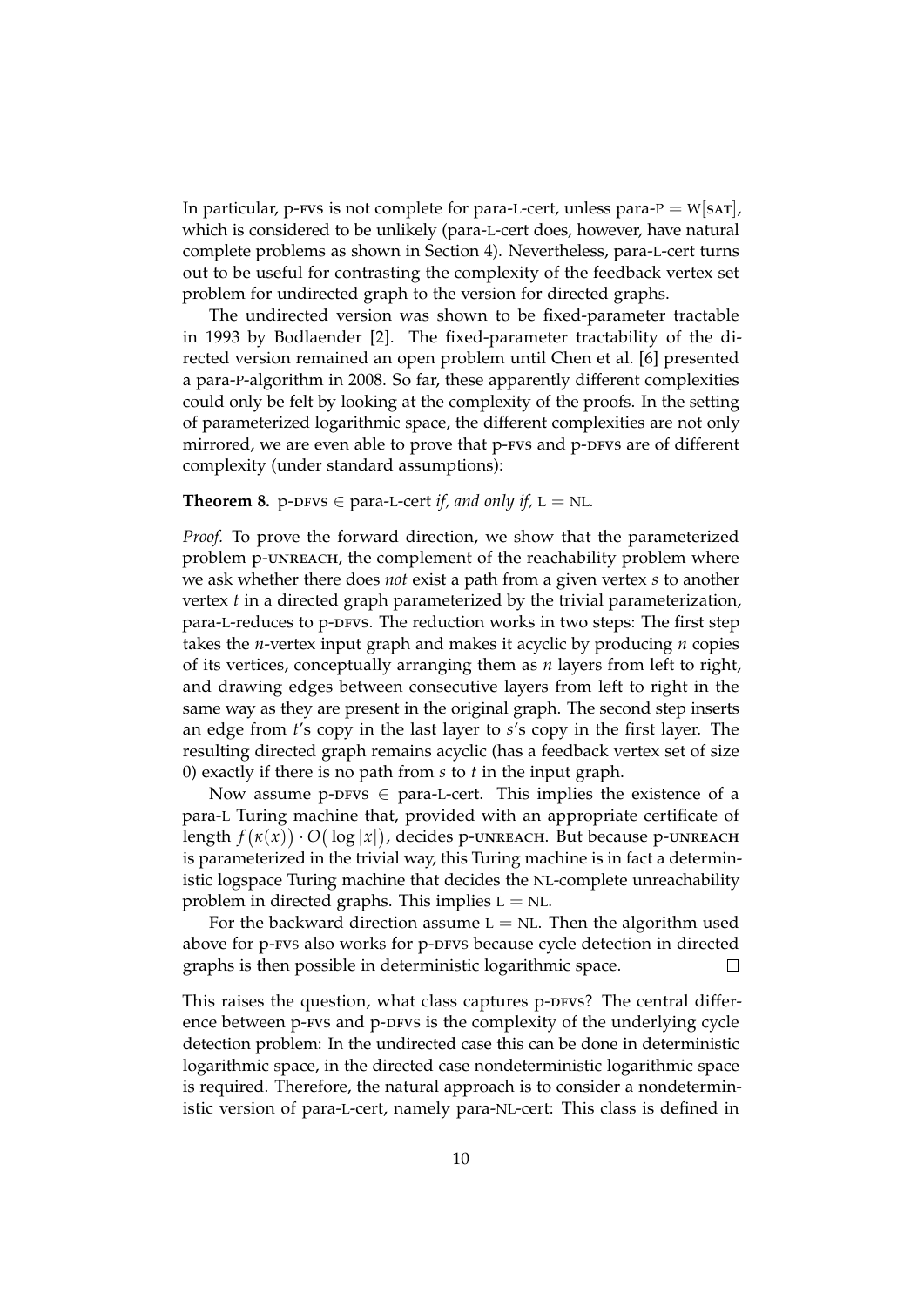a similar way as para-L-cert, but here we allow para-NL Turing machines. We immediately obtain the following result:

**Theorem 9.**  $p$ -DFVS  $\in$  para-NL-cert.

For the same reasons as in the undirected case, we will not be able to prove that p-fvs is complete for para-L-cert.

Many more problems from para-P are contained in para-L-cert and its nondeterministic version. In fact, every problem that can be decided via a bounded search tree algorithm [\[9\]](#page-21-3), where the aim is to find a root-to-leaf path within a search tree whose depth depends on the parameter, is a promising candidate to be contained in para-L-cert, because the certificate of a para-L-cert Turing machine can describe the desired root-to-leaf path.

### **3.3 The Treewidth Problem and Slicewise Logarithmic Space**

We conclude this section with a study of the treewidth problem: Given a graph *G* and a natural number *w* as the parameter, the question is whether *G* has treewidth at most *w*. This problem is fixed-parameter tractable [\[3\]](#page-20-2), and a recent result [\[10\]](#page-21-7) showed that for every fixed *w* this problem is decidable in deterministic logarithmic space. These theorems immediately give us the following result:

**Theorem 10.**  $p$ -TREEWIDTH  $\in$  XL.

Note that we will not be able to show that p-TREEWIDTH is complete for XL unless para- $P = W[sAT]$ . The following theorem relates XL and XNL to the surrounding complexity classes.

### **Theorem 11.**

- *1.* para-L-cert ⊆ XL *and* para-NL-cert ⊆ XNL*,*
- 2. para-NL-cert ⊂ XL *implies*  $L = NL$ .

*Proof.* For the first statement consider any para-L-cert Turing machine *M* and note that this machine can be simulated by an XL Turing machine via enumeration of all possible certificates. The same argument works in the nondeterministic case.

For the second statement just note that the NL-complete reachability problem for directed graphs together with the trivial parameterization is contained in para-NL. Therefore, para-NL  $\subseteq$  XL implies L = NL, which is actually a stronger statement than the one stated above.  $\Box$ 

### <span id="page-10-0"></span>**4 Space Complexity of Intractable Problems**

Most of the classes discussed in the previous section are not known to be contained in para-P. In fact, these classes contain problems that are far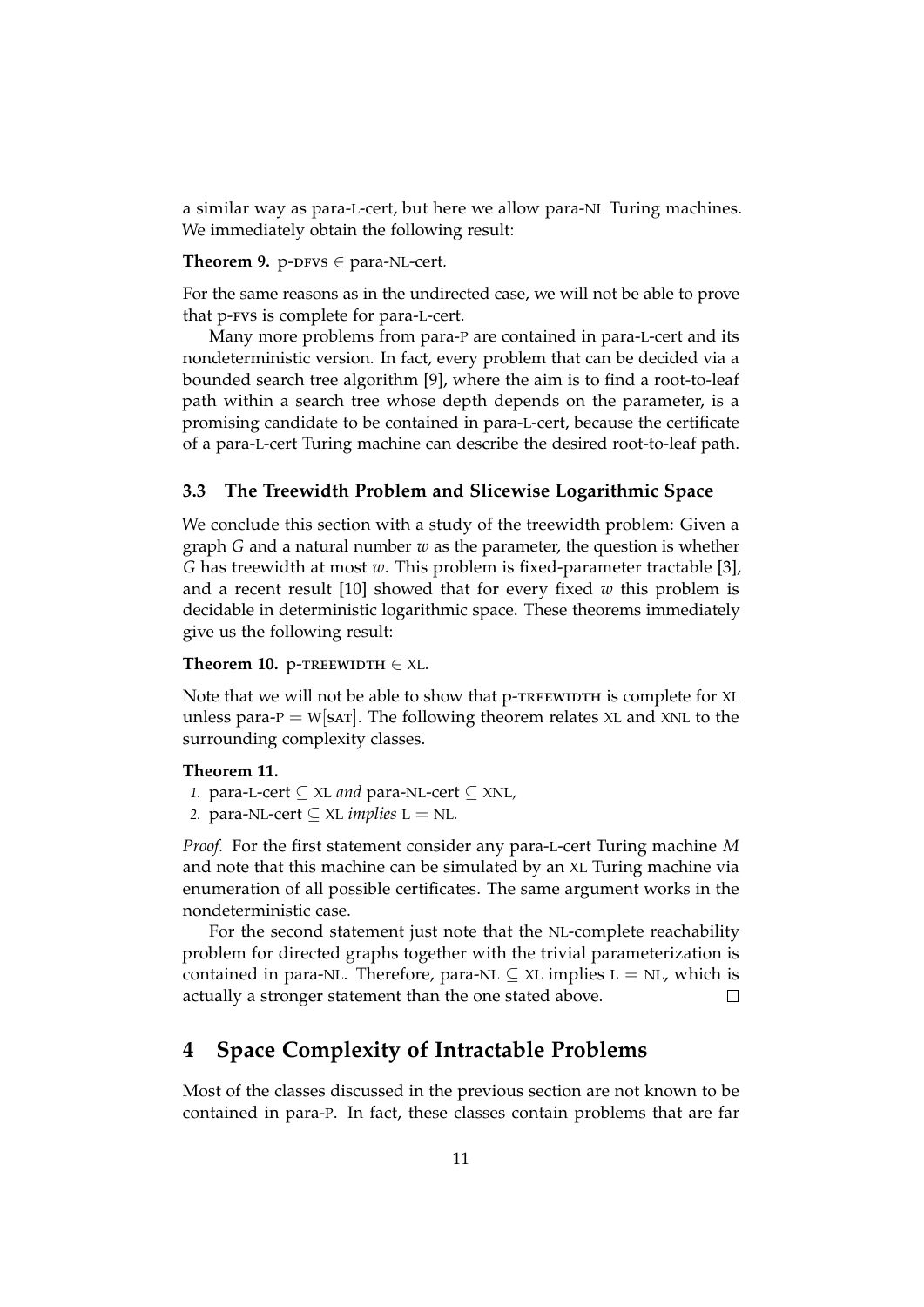above of para-P inside the W-hierarchy, for example the clique problem or the weighted satisfiability problem for propositional formulas, both of which are contained in para-L-cert. Therefore, a natural question is to ask for complete problems for these classes. In this section, we will give natural complete problems for the classes that are not fully contained in para-P, that is, para-L-cert, para-NL-cert, XL, and XNL.

### **4.1 Slicewise Logarithmic Space**

So far, only few problems are known to be complete for XL or XNL. Chen, Flum, and Grohe gave the first complete problems for these classes based on Turing machine simulations. They studied the compact Turing machine computation problem for deterministic and nondeterministic Turing machines, p-CTMC and p-CNTMC, respectively [\[7\]](#page-21-2). The p-CTMC problem is defined as follows: On input of an encoding of a deterministic Turing machine *M*, a string *x* over *M*'s alphabet, and a natural number *k* in binary, the question is if there is an accepting computation of *M* on *x* that uses at most  $k$  work tape cells, where  $k$  is the parameter. The problem p-CNTMC is defined in the same way, but with respect to nondeterministic Turing machines.

We add the following natural automata evaluation tasks to the list of problems complete for XL and XNL.

### Problem 12 (p-MDFA-ACCEPTANCE).

*Instance.* The code of a deterministic finite two-way automaton *A* with *k* heads and an input string *x*.

*Parameter. k*.

```
Question. Does A accept x?
```
The problem p-mnfa-acceptance is defined in the same way, but with respect to nondeterministic automata.

#### **Theorem 13.**

- *1.* p-mdfa-acceptance *is complete for* XL *with respect to* para-<sup>L</sup> *reductions.*
- *2.* p-mnfa-acceptance *is complete for* XNL *with respect to* para-<sup>L</sup> *reductions.*

*Proof.* Hartmanis showed that  $A \in L$  holds if, and only if, there is a deterministic multi-head automaton that decides *A* [\[14\]](#page-21-8). The basic idea is that the position of an automata's head on the input tape can be used to store a number between 0 and *n*, where *n* is the input tape length, and, thus, the position of a head can store up to log *n* bits of information. A fixed number of heads hence suffice to store the information of the work tape of a machine using *O*(log *n*) space and modifications of this work tape correspond to appropriate sequences of auxiliary heads computing the right number of steps to be made by one of the heads. The details of the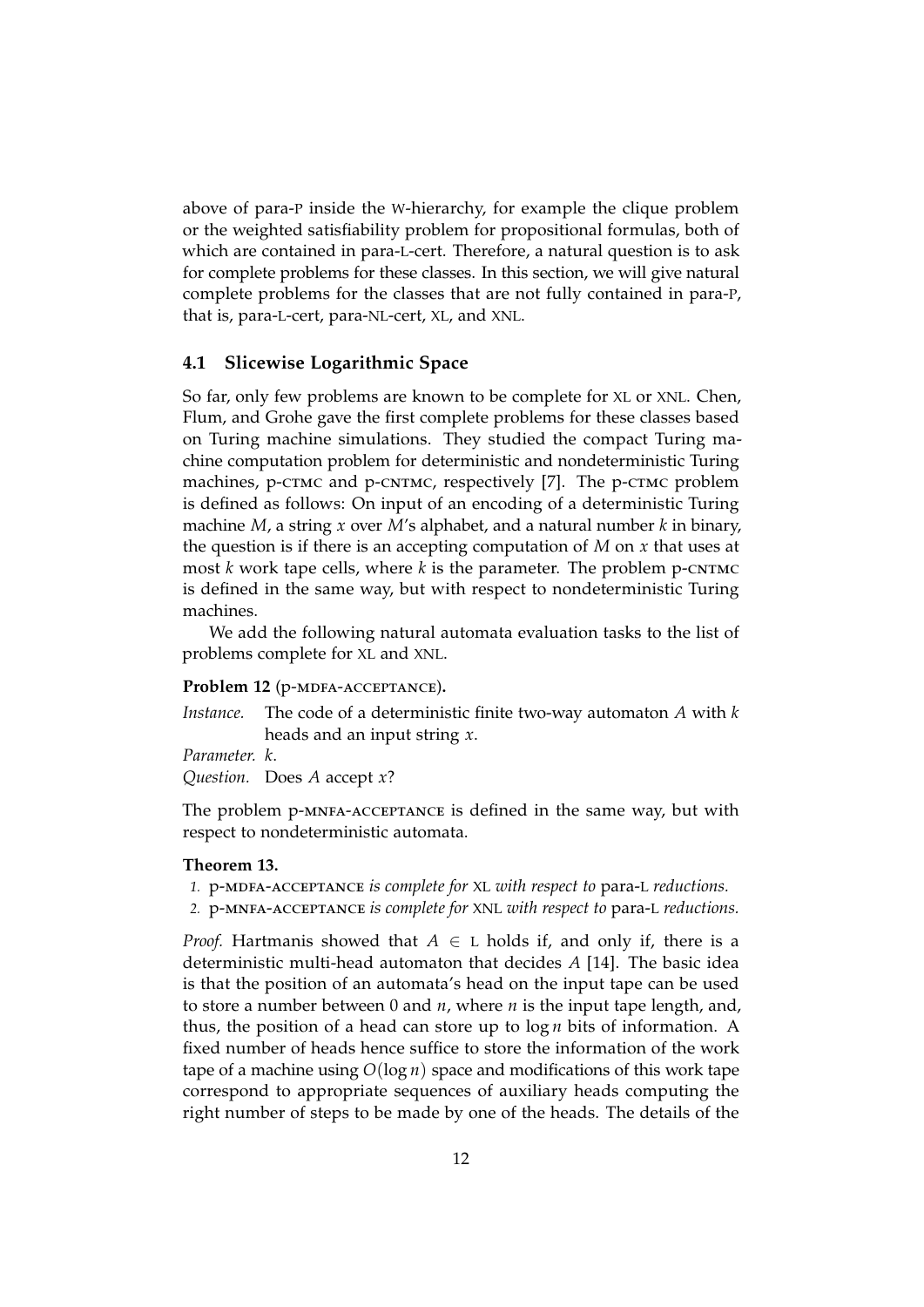construction are not important for proving the theorem; it suffices to note that p-mdfa-acceptance lies in XL because the construction of Hartmanis is uniform. To show hardness, given a parameterized problem  $(Q, \kappa) \in \text{XL}$ that is solved by a machine in space  $f(x(x)) \cdot O(\log |x|) + f(x(x))$ , by Hartmanis's result there is a multi-head two-way automaton deciding *Q* whose number of heads depends only on  $f(\kappa(x))$ . A para-L-reduction must simply map the input  $x$  to this automaton together with  $x$ . The proof for the nondeterministic version is analogous.  $\Box$ 

The next results show that, outside of para-P, the classes XL and XNL enable us to make statements about problems that could not be classified within the W-hierarchy. Consider the following well-known problem of finding a longest common subsequence of *k* strings, parameterized by *k*:

**Problem 14** (p-lcs)**.**

*Instance.* A set  $\{s_1, \ldots, s_k\}$  of strings over an alphabet encoded in the input and a natural number *l*.

*Parameter. k*.

*Question.* Is there a subsequence of the given strings with length at least *l*?

Bodlaender et al. showed that p-lcs is hard for <sup>W</sup>[*t*] for every level *t* [\[4\]](#page-21-9). Pietrzak showed that the variant p-FLCS, where the alphabet is fixed, is hard for W[1] [\[19\]](#page--1-3). Pietrzak also conjectured that an exact classification of this problem within the parameterized hierarchy is not possible, because it seems not to be contained in W[P], the highest class of the W-hierarchy. While classical dynamic-programming approaches show that the longest common subsequence problem is contained in XP, completeness for XP could not be shown. We give a strong argument that this is not possible using the class XNL:

### **Theorem 15.**  $p$ -LCS  $\in$  XNL.

*Proof.* To decide on a given input of *k* strings whether there exists a longest common subsequence of length *l*, the XNL Turing machine scans the first string from left to right and guesses the subsequence, using a pointer to a symbol in the first string. Using  $k - 1$  additional pointers on the remaining strings, the machine verifies that the guessed subsequence is also contained within the  $k - 1$  remaining strings.  $\Box$ 

By definition, X-classes inherit their inclusion structure from their underlying complexity classes. From this, we immediately get the following theorem:

**Theorem 16.** p-LCS *is not complete for*  $XP$ *, unless*  $NL = P$ *.*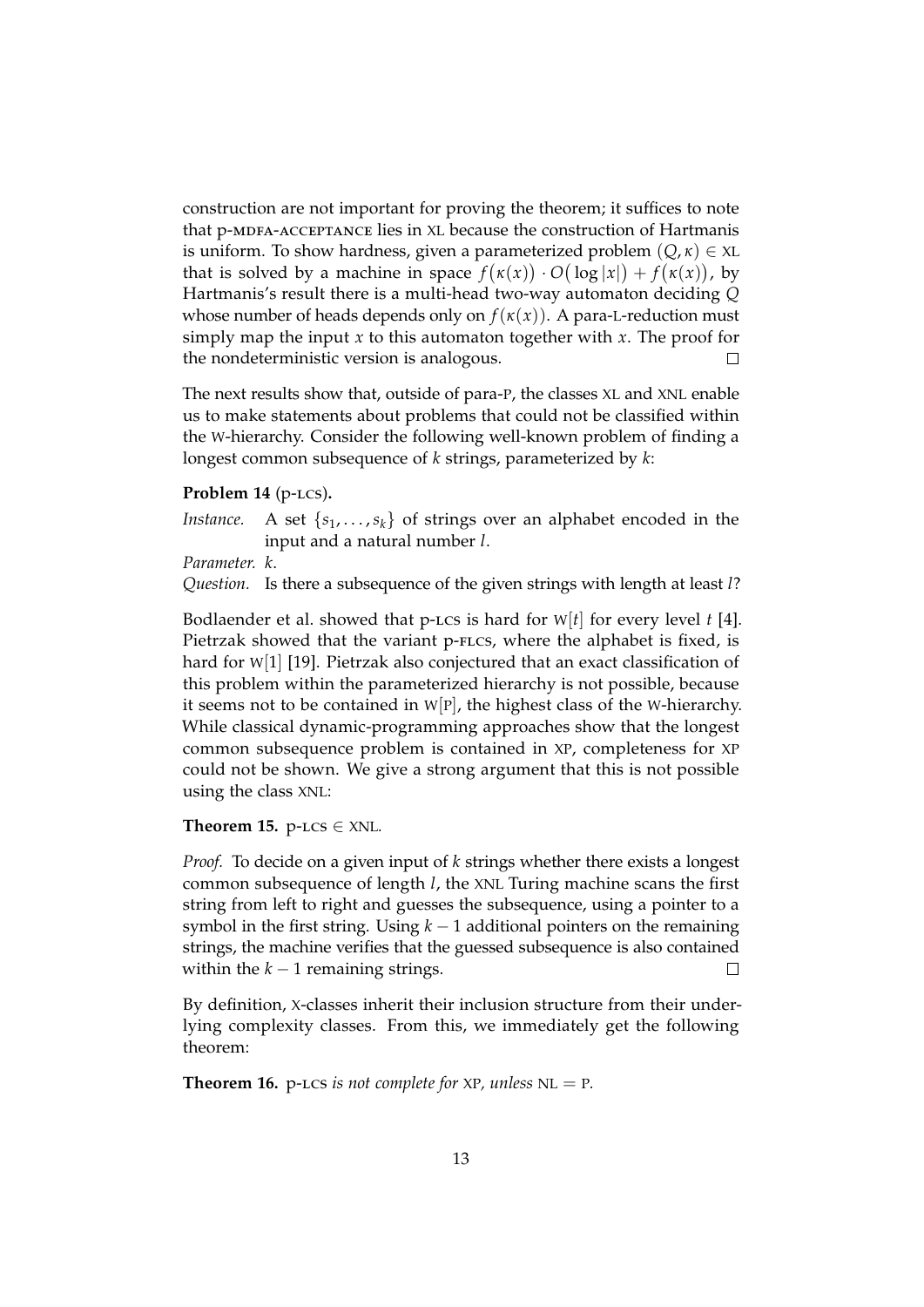Because p-LCs is hard for every level of the W-hierarchy it is now tempting to conclude  $W[t] \subseteq XNL$  for every *t*, but this is not the case. The error in this argument is that the hardness of p-LCs has been shown with respect to para-P reductions, but XNL is only closed with respect to para-L reductions. On the other hand, this shows that under standard assumptions it will not be possible to prove that p-lcs is hard for the levels of the <sup>W</sup>-hierarchy using only para-L reductions, because this would imply  $NL = P$ . However, it is an open question whether one can show that p-lcs is complete for XL or XNL.

### **4.2 Problems for Parameterized Logspace with Certificates**

In the previous section we used the classes para-L-cert and para-NL-cert to upper bound the parameterized space requirements of the fixed-parameter tractable problems p-FVs and p-DFVs, respectively. These problems are not complete for the corresponding classes under standard assumptions; in the present section we identify natural complete problems for the classes para-L-cert and para-NL-cert.

The reachability problem, which asks whether there exists a path from a start to a target vertex in a given directed graph, is among the most prominent problems in the study of logarithmic space-bounded computations. Its general version is NL-complete [\[15\]](#page-21-10) and becomes L-complete if the path we ask for is *deterministic* [\[8\]](#page-21-5); that means, every vertex on the path has only a single outgoing edge in the graph. In the same way as one can understand the transition from the classical complexity class P to its parameterized version W[P] by considering the complete circuit evaluation problem for the former and the complete parameterized weighted circuit satisfiability problem for the later class, we use the following variant of the reachability problem to better understand the transition from the classical classes L and NL to their certificate-based parameterized counterparts para-L-cert and para-NL-cert, respectively.

#### Problem 17 (p-COLORED-REACH).

*Instance.* A vertex set *V*, two vertices  $s, t \in V$ , a set of multi-colored edges  $E \subseteq V \times V$ , and a natural number *k*.

*Parameter. k*.

*Question.* Is there a set of *k* colors, such that there is a path from *s* to *t* that uses only edges that have at least one of the chosen colors.

Let p-COLORED-DET-REACH denote the variant where the colors induce a path from *s* to *t* whose inner nodes all have out-degree 1.

**Theorem 18.** p-COLORED-REACH *is complete for para-NL-cert with respect to* para-L *reductions.*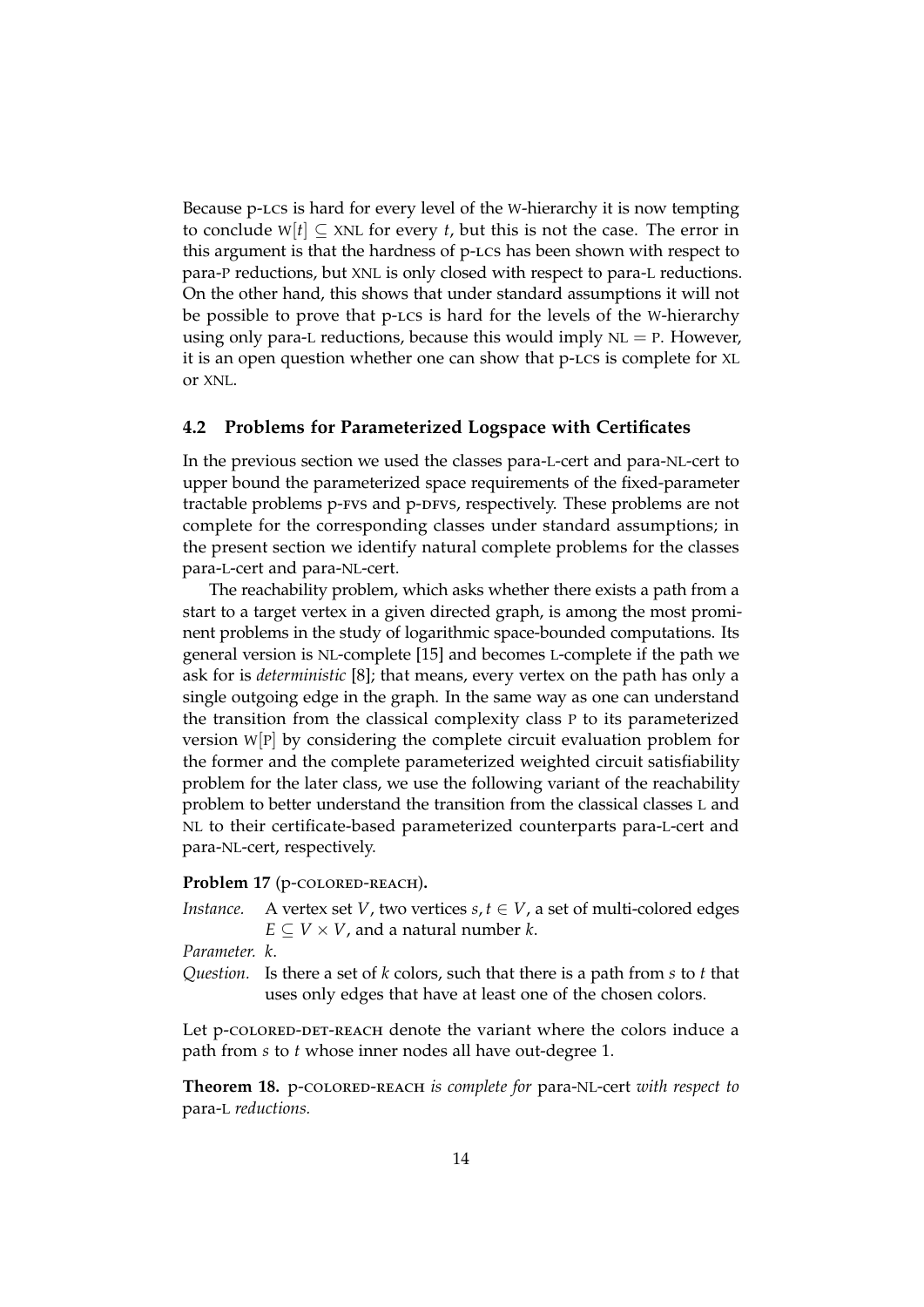*Proof.* To prove p-COLORED-REACH  $\in$  para-NL-cert, we use a Turing machine that is given a binary certificate of length  $k \cdot O(\lceil \log n \rceil)$  along with its input. It solves p-colored-reach by interpreting the certificate as a description of how to choose *k* colors and nondeterministically guesses a path from *s* to *t* in the graph whose edges have at least one of these colors.

For proving hardness of p-COLORED-REACH for para-NL-cert, let *M* be a para-NL-cert machine that, in addition to its input *x*, accesses a certificate of length  $f\big(\kappa(x)\big)\cdot O\big(\log|x|\big)$  on a certificate tape. Since our para-L reduction does not know the right certificate in advance nor can enumerate all possible certificates due to its limited amount of space, it is not able to build a configuration graph for *M*. Instead, it constructs a *partial configuration graph* in the form of a p-colored-reach instance. For this graph, choosing a certificate for *M* that leads to an accepting computation corresponds to choosing *k* colors, such that there is a path from *s* to *t*.

The instance of p-COLORED-REACH is constructed as follows: The set of vertices *V* is made up by all *partial configurations*, each describing the positions of *M*'s heads on the tapes and its contents, while we leave out the content of the certificate tape. To encode the behavior of *M* on different certificates we use different colored edges. We divide the certificate into  $f\big(\kappa(x)\big)$  blocks of logarithmic length and assign to each block  $b$  and each block content *c* a new color col( $b$ ,  $c$ ). Now we insert directed, colored edges into the partial configuration graph depending on the transitions of *M*: Assume that *M* makes a transition from the configuration corresponding to *v* to the one corresponding to *w* and that *M* requires the *i*-th symbol of the certificate to be  $\sigma$  for this transition. Then, we insert an edge from  $v$  to *w* that is colored with all the colors  $col(b, c)$  such that the *i*-th position of the certificate is contained in block *b* and the block content *c* has symbol *σ* at the according position. We proceed like this for all pairs of partial configurations and its corresponding blocks and colors.

From this construction we have that if there is a certificate such that *M* accepts on its input, then there is also a set of  $f(\kappa(x))$  colors that encodes the certificate and that makes up a path from the vertex *s* that corresponds to the initial configuration to the vertex *t* that corresponds to the accepting configuration. (Note that we may assume that *M* has exactly one initial and exactly one accepting partial configuration.) For the backward direction we have to do some more work, because now there might be two colors  $col(b, c)$  and  $col(b, c')$  such that there is an accepting path in the graph if we choose these colors, but these colors do not correspond to a single certificate since this would mean that the certificate consists of two ore more contents of a block. To tackle this, we insert a path of vertices  $v_1, \ldots, v_{f(\kappa(x))+1}$  into the graph and identify  $v_{f(k(x)) + 1}$  and *s*. Moreover, we connect the vertices  $v_i$ and  $v_{i+1}$  with an edge and color the edges  $(v_i, v_{i+1})$  with the colors  $col(i, c)$ for every possible block content  $c$ . Finally, we make  $v_0$  our new starting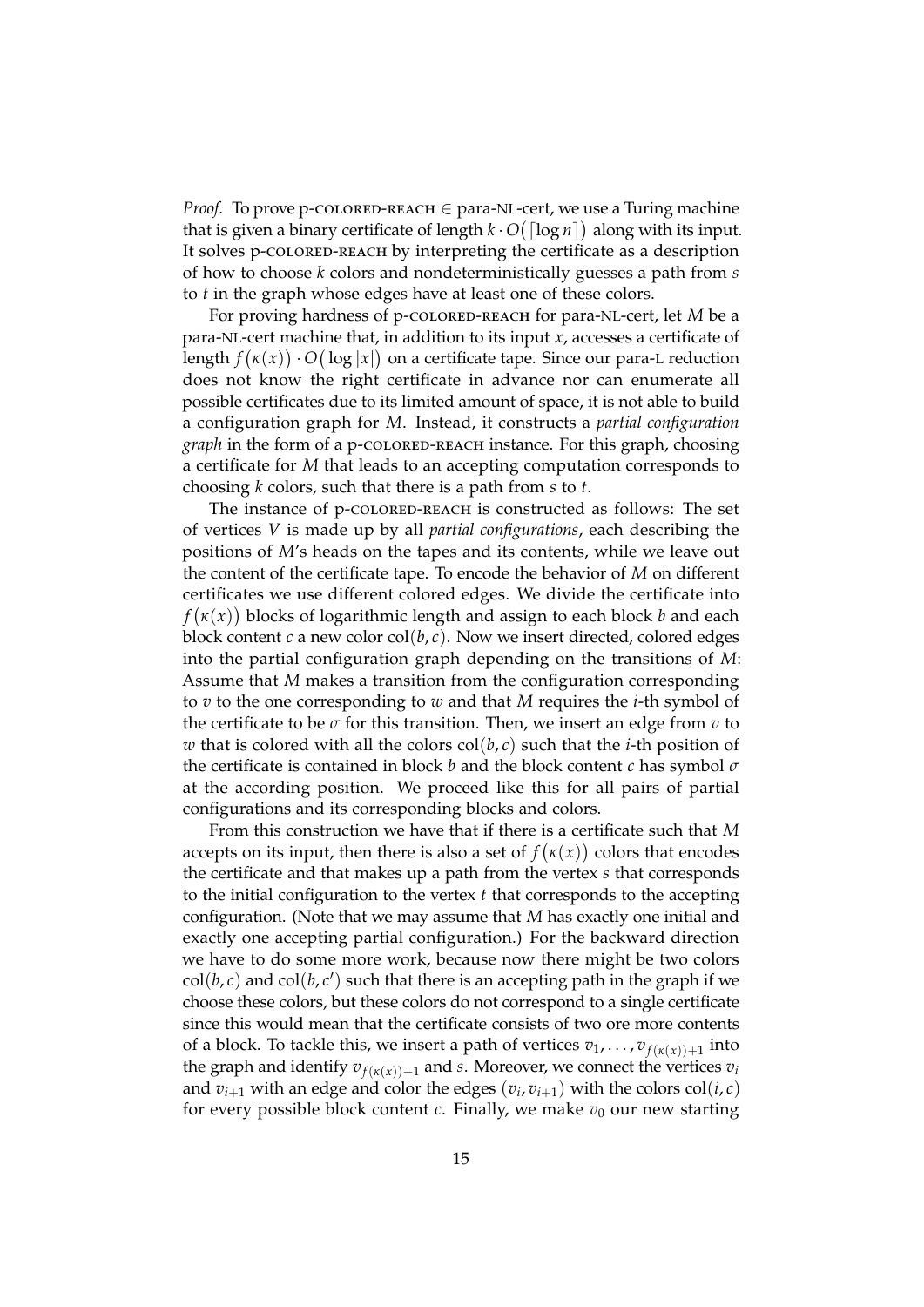node. In order to get from  $v_0$  to  $t$ , we now have to choose colors such that we first get a path from  $v_0$  to *s*. These colors have to be colors  $col(i, c_i)$  for every  $i \in \{1, \ldots, f(\kappa(x))\}$ . By this, in the constructed graph there is a path from  $v_0$  to *t* that requires  $f(\kappa(x))$  colors if, and only if, there is a certificate such that *M* accepts its input.

Since all partial configurations can be enumerated by a para-L machine and there are only a polynomial number of possible strings for each block of logarithmic length, the whole reduction can be computed by a para-L machine.  $\Box$ 

The following theorem immediately follows from the proof of the previous one and the fact that we consider deterministic instead of nondeterministic Turing machines for para-L-cert.

**Theorem 19.** p-COLORED-DET-REACH *is complete for* para-L-cert *with respect to* para-L *reductions.*

Note that, by slightly changing the reduction given above, we can show that even the restrictions of p-COLORED-REACH and p-COLORED-DET-REACH to graphs where every edge has exactly one color is hard for para-NL-cert and para-L-cert respectively. To see this, observe that we only have to replace every edge  $u \to w$  with colors  $c_1, \ldots, c_l$  by a family of *l* nodes and connect them with edges  $u \rightarrow v_i$  and  $v_i \rightarrow w$  where we color every edge pair  $u \to v_i$  and  $v_i \to w$  with color  $c_i$ . Also note that this construction does not affect the property that in the para-L-cert case all nodes have outdegree 1 for an appropriate choice of colors such that there is a path from *s* to *t*, because every edge has only colors that correspond to the content of a specific block and no two colors from the same block are chosen due to the construction above. Therefore, we can conclude that the problems p-COLORED-REACH and p-COLORED-DET-REACH are complete for para-NL-cert and para-L-cert respectively when restricting the family of input graphs to graphs where every edge has exactly one color.

### **4.3 Parameterized Generator Problems**

The colored reachability problem introduced above is a convenient tool to understand the difference between para-NL-cert and para-L-cert by considering the same problem with different kinds of paths. In the present section study a problem whose variants characterize the computational power of W[P] and para-NL-cert, the parameterized version of the generability problem.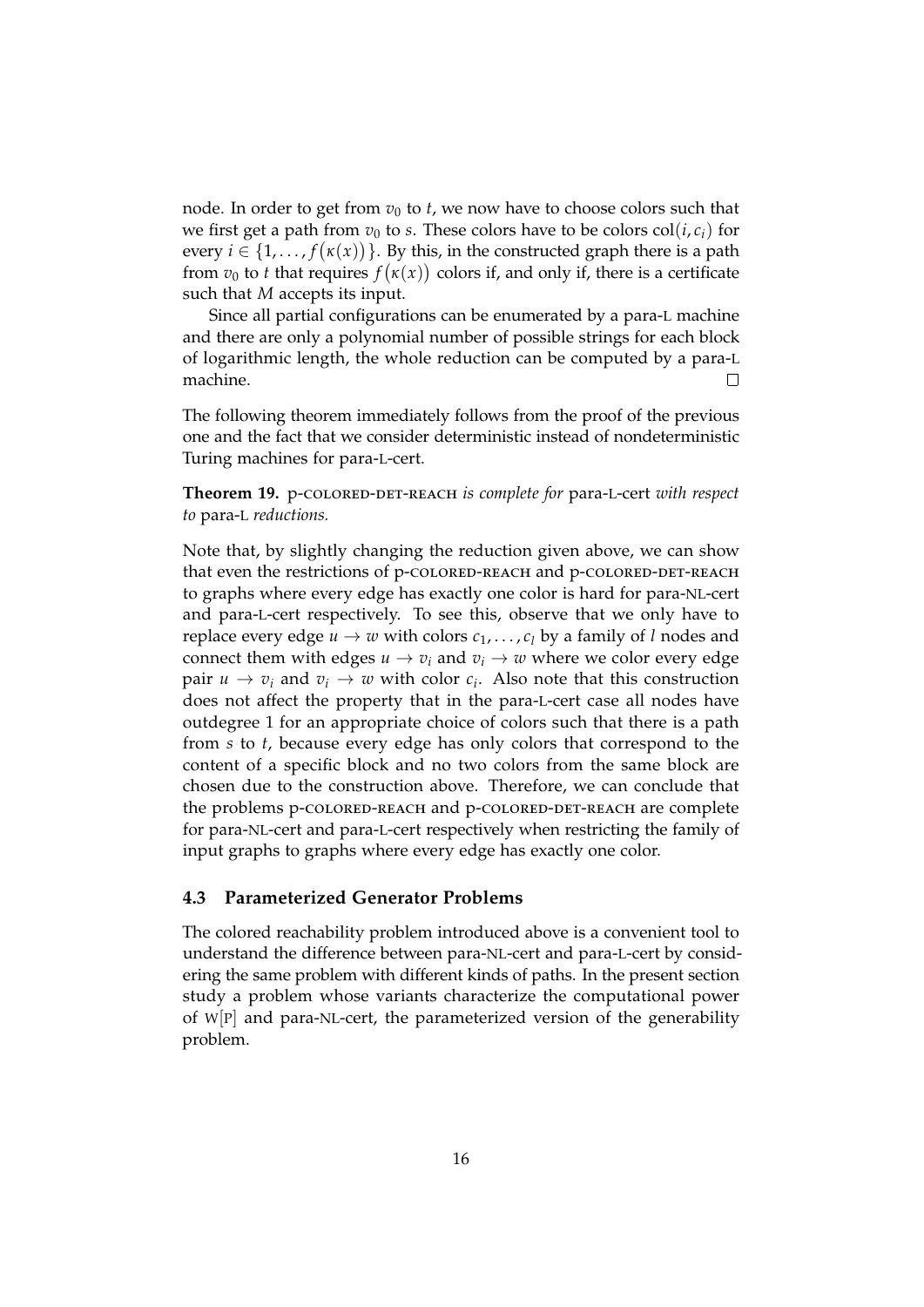#### **Problem 20** (p-gen)**.**

*Instance.* A finite set *U*, a binary operation  $\circ$  : *U*  $\times$  *U*  $\to$  *U*, and a natural number *k*.

*Parameter. k*.

*Question.* Is there a subset  $G \subseteq U$  of size  $k$ , such that every element  $e \in U$ can be generated by applying ◦ to elements of *G*.

The non-parameterized version of this problem where *G* is part of the input and does not need to be computed, is central to the study of P and its subclass NL: it is P-complete in general [\[16\]](#page--1-4), and its restriction to associative  $\circ$ , the problem AGEN, is NL-complete [\[17\]](#page--1-1). The parameterized version of the generability problem exhibits a similar behaviour. Flum and Grohe [\[13\]](#page-21-4) showed that p-GEN is complete for  $W[P]$  and we show that its restriction to associative operations, the parameterized problem p-agen, is complete for para-NL-cert. Note that the non-parameterized generability problem where *k* is part of the input, but not *G*, is NP-complete; both in the general and the associative variant.

**Theorem 21.** p-agen *is complete for* para-NL-cert *with respect to* para-<sup>L</sup> *reductions.*

*Proof.* A para-NL-cert Turing machine for this problem interprets the *k* ·  $O(\lceil \log n \rceil)$  bits of its certificate as the description of the *k* elements of *G*, the set of generators. The machine iterates over all elements of the universe and for each element *e* it successively guesses a sequence *g*1, . . . , *g<sup>l</sup>* , such that  $g_1 \circ g_2 \circ \cdots \circ g_l = e$ . Note that the maximum length of such a sequence is at most |*U*|, because otherwise we could shorten the sequence. Therefore, p-agen ∈ para-NL-cert.

For hardness, we para-L-reduce p-COLORED-REACH to p-AGEN. The basic idea is, like in [\[17\]](#page--1-1), to encode the transitive closure of the given graph into the universe of the p-agen instance. If it is possible to select *k* colors such that there exists a path from *s* to *t* in the given graph that is made up from these colors, then there is a set of *k* elements in the universe of the p-agen instance that represent these colors and that enable us to create all the edges that have at least one of these colors. These edge elements can then be used to generate transitive edges. Moreover, if we are able to generate the edge from *s* to *t*, then we can generate all elements of the universe. Now the crucial part is to force that the *k* elements have to be *k* elements of the universe, that encode the corresponding colors and that it is not possible to just choose the edge element from *s* to *t* that can be used to generate the whole universe. To achieve this, we first apply some preprocessing to the input graph and, then, reduce from the preprocessed instance.

Recall that we can restrict our attention to graphs where every edge has exactly one color. Let *G* be the currently considered input graph with the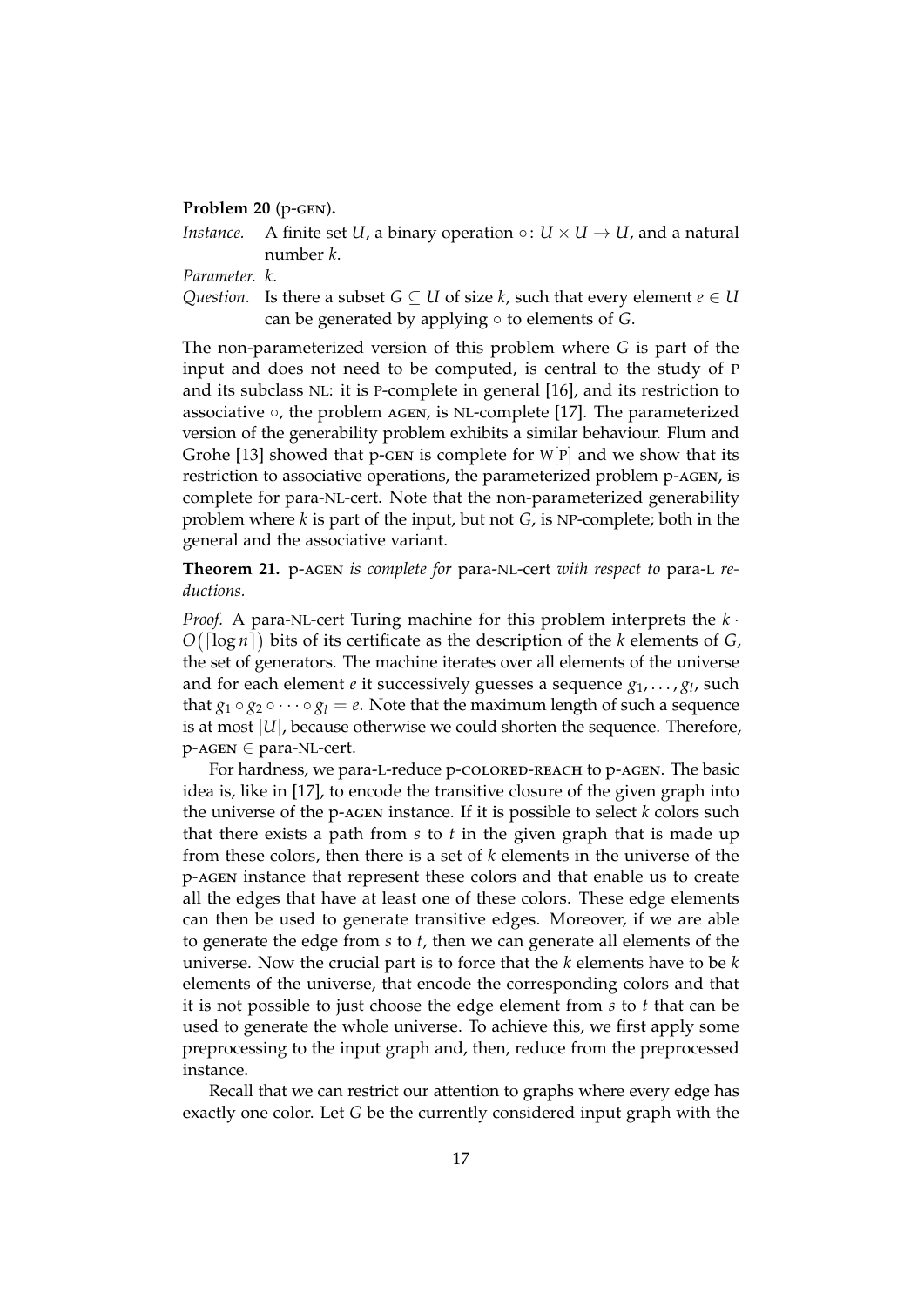two vertices *s* and *t*. We first add two vertices *s'* and *t'* with edges  $s' \rightarrow s$ and *t*  $\rightarrow$  *t'*. Then, for every vertex *v* of *G*  $-$  {*s*, *t*, *s'*, *t'*} we add edges *t*  $\rightarrow$  *v* and  $v \rightarrow s$  if they are not already present. Moreover, we color all edges of these two types and the edges  $s' \rightarrow s$ ,  $t \rightarrow t'$  with a new, special color  $c_+$ , where we overwrite existing colors. Let us denote the resulting graph by  $G'$ . With this construction there is a path from *s* to *t* in *G* if, and only if, there is a path from *s'* to *t'* in *G'* and the transitive closure of the edge relation of *G*<sup> $\prime$ </sup> consists of the complete graph for the vertices of *G* − {*s*<sup> $\prime$ </sup>, *t*<sup> $\prime$ </sup>}, edges from s' to every other node, and edges from all nodes to *t*'. This construction raises the number of colors that have to be chosen to obtain a path by 1, i.e. this increases the parameter value only by a constant. In the following, we only consider instances of p-COLORED-REACH whose graphs are given in this normal form, since the preprocessing steps can be computed in logarithmic space.

We now list the basic elements of the p-AGEN instance and the results from applying binary operations to them; this will define the remaining elements and results implicitly.

- 1. The *error element* error. We will use this to create dead ends in the evaluation of expressions. Any expression that contains the error element is evaluated to the error element.
- 2. The *end* symbol  $\triangleleft$ . No expression can be evaluated to  $\triangleleft$ . Therefore,  $\triangleleft$ has to be an element of any generating set *G*. We require this element for technical reasons that we will discuss later in the proof.
- 3. We define  $\vert$  to be the *counter element*. Like in the case of the end symbol, this symbol cannot be generated by any expression and has to be an element of any generating set.
- 4. The elements  $s_{i,j}$  for  $i \in \{1, \ldots, k\}$  and every color  $c_j$ , except  $c_+$ , are called *selectors* and are conceptually arranged in *k* blocks. Here we enumerate the colors starting with 0 while we enumerate the blocks of selectors starting with 1 for technical reasons. We will enforce that, in order to be able to generate every element of *U*, we have to pick one element *si*,*<sup>j</sup>* from every block *i*. For the color *c*+ we define a special selector element  $s_{+}$ . Like for the counter element, no expression will evaluate to  $s_+$  and therefore this element has to be an element of the generating set, too. We will discuss the generation of the other selector elements later on.
- 5. For every pair *u*, *v* of vertices with  $u \neq v$  of the given graph, we have an element  $\langle u \rightarrow v \rangle$ . We simply call these elements *edges*. Let us conceptually enumerate the *l* edges that share the same color *c<sup>j</sup>* (except  $(c_+)$  by  $u_i \to v_i$  for  $i \in \{1, ..., l\}$ . Then we define  $s_{i,j} \circ \vert \circ \vert \circ \cdots \circ \vert =$  $\langle u_k \to v_k \rangle$  for every *j* and *k* counter elements with  $k \leq l$ . For  $k > l$  we define that this expression evaluates to error. We define the analogous operation for the special color  $c_+$  and its selector  $s_+$ . This means that we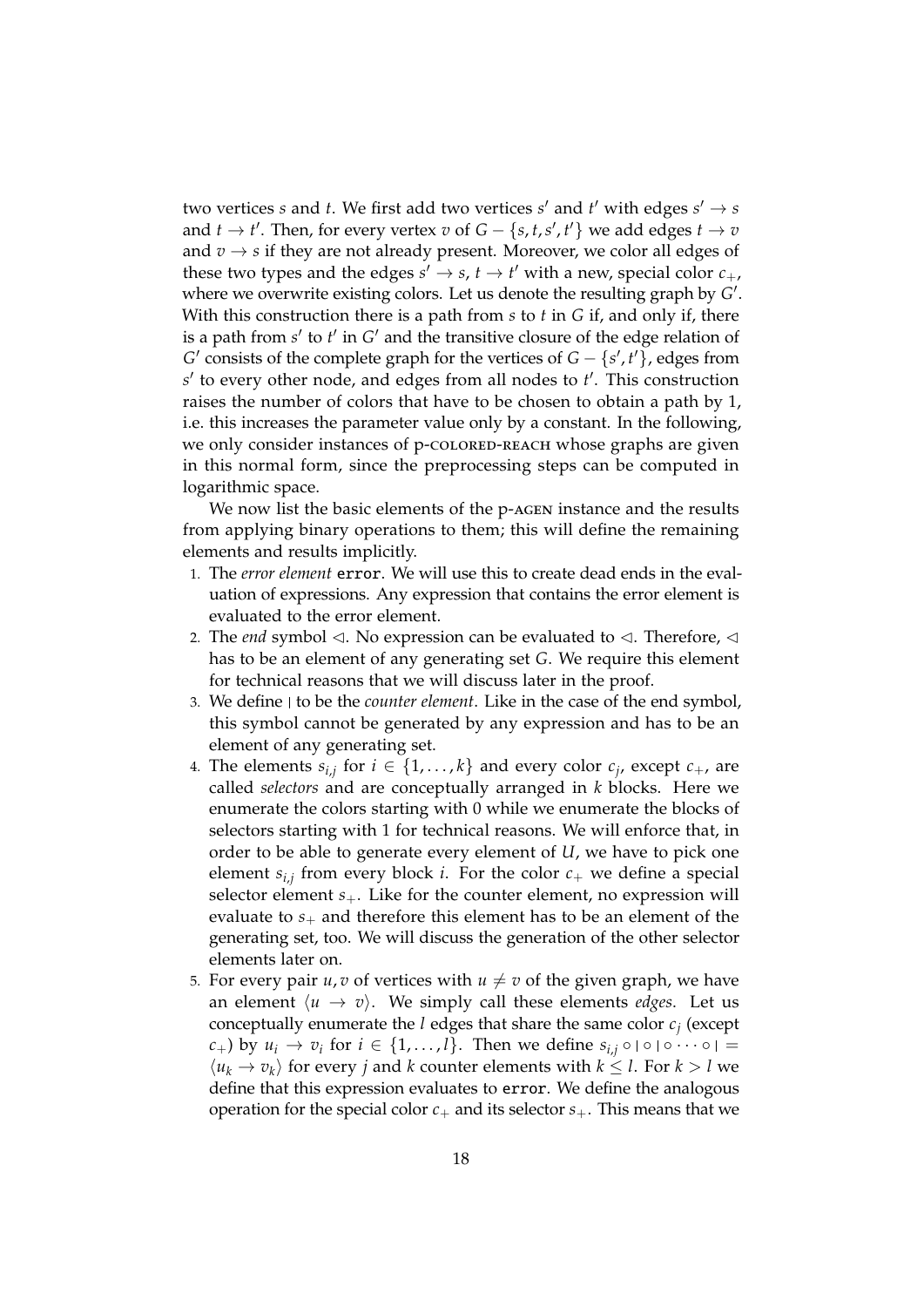can generate an edge of a chosen color *c<sup>j</sup>* by applying the appropriate amount of counters  $\vert$  to an element  $s_{i,j}$  or  $s_{+}$ . Moreover, we define  $\langle v_1 \rightarrow v_2 \rangle \circ \langle v_2 \rightarrow v_3 \rangle = \langle v_1 \rightarrow v_3 \rangle$ , that is, concatenating two edges  $e_1$ and  $e_2$ , where  $e_1$  points to the same vertex where  $e_2$  starts from, results in the transitive edge from  $v_1$  to  $v_3$ .

6. Because of the preprocessing, we do not need the edge element  $\langle s' \rightarrow t' \rangle$ to generate any transitive edge and we can use it for some special applications. Hence, we refer to this edge also as the *star element*  $\star$ . We will use this element to generate the remaining selector elements that have not been chosen into the generating set by defining  $s_{i,j} \circ \star =$  $s_{i,(i+1 \mod c)}$  where *c* is the number of colors in the graph, without  $c_+$ . This will be the only way to generate the selectors *si*,*<sup>j</sup>* and therefore, we have to choose one of the selectors for each of the *k* blocks in order to be able to generate all of them. By setting the parameter to  $k + 3$  we then may only choose exactly *k* normal selectors, the special selector  $s_{+}$ , the basic counter element  $\vert$ , and the end symbol  $\triangleleft$ . Otherwise we will not be able to generate the universe.

Let us take a look at an example. Consider the following graph that has the discussed normal form and whose underlying input graph contains a path from *s* to *t*, namely *s*,  $v_1$ ,  $v_2$ , *t*, that is made up from choosing the colors  $c_1$  and  $c_2$ . Let the original parameter, i.e. the number of colors that can be chosen, be 2. Moreover, assume that the edge  $\langle s \rightarrow v_1 \rangle$  is the conceptually first and  $\langle v_2 \rangle$  is the second edge with color  $c_1$ , and that the edge  $\langle s' \rightarrow s \rangle$  is the first and  $\langle t \rightarrow t' \rangle$  is the second edge with the special color  $c_+$ .



For this graph, the expression  $s_{+} |s_{1,1}| s_{2,2} |s_{1,1}| |s_{+}|| \le$  evaluates to the transitive edge  $\langle s' \rightarrow t' \rangle$ . Note that the result of this expression is unambiguous. Let us consider another, more involved example:

$$
\underbrace{\begin{array}{c}\n s_{1,1} & s_{+1} \\
\langle s' \rightarrow s \rangle \langle s \rightarrow v_{1} \rangle \langle v_{1} \rightarrow v_{2} \rangle \langle v_{2} \rightarrow t \rangle \langle t \rightarrow t' \rangle \\
\hline\n & & \\
\hline\n & & \\
\hline\n & & \\
\hline\n & & \\
\hline\n & & \\
\hline\n & & \\
\hline\n & & \\
\hline\n & & \\
\hline\n & & \\
\hline\n & & \\
\hline\n & & \\
\hline\n & & \\
\hline\n & & \\
\hline\n & & \\
\hline\n & & \\
\hline\n & & \\
\hline\n & & \\
\hline\n & & \\
\hline\n & & \\
\hline\n & & \\
\hline\n & & \\
\hline\n & & \\
\hline\n & & \\
\hline\n & & \\
\hline\n & & \\
\hline\n & & \\
\hline\n & & \\
\hline\n & & \\
\hline\n & & \\
\hline\n & & \\
\hline\n & & \\
\hline\n & & \\
\hline\n & & \\
\hline\n & & \\
\hline\n & & \\
\hline\n & & \\
\hline\n & & \\
\hline\n & & \\
\hline\n & & \\
\hline\n & & \\
\hline\n & & \\
\hline\n & & \\
\hline\n & & \\
\hline\n & & \\
\hline\n & & \\
\hline\n & & \\
\hline\n & & \\
\hline\n & & \\
\hline\n & & \\
\hline\n & & \\
\hline\n & & \\
\hline\n & & \\
\hline\n & & \\
\hline\n & & \\
\hline\n & & \\
\hline\n & & \\
\hline\n & & \\
\hline\n & & \\
\hline\n & & \\
\hline\n & & \\
\hline\n & & \\
\hline\n & &
$$

*s*1,1+2 mod 2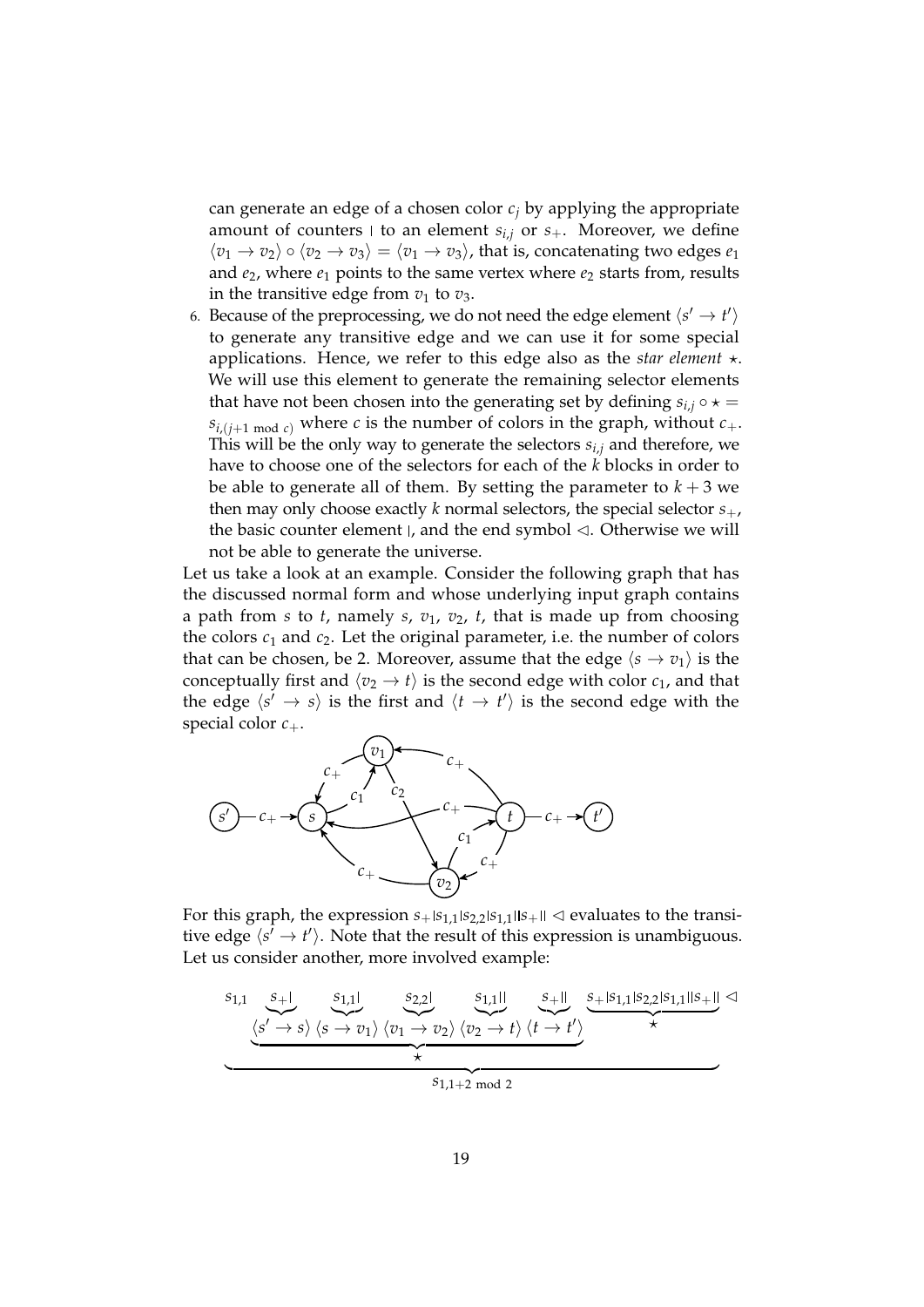Also in this example we have that the result of the expression is well-defined and unambiguous. This is due to the special role of the edges  $\langle s' \rightarrow s \rangle$  and  $\langle t \rightarrow t' \rangle$ , since they can not be used to create a new transitive edge in the graph.

Unfortunately, our operator  $\circ$  is binary and, therefore, expressions like  $s<sub>1,1</sub>$  are not evaluated in one step. Moreover, because of the required associativity of ◦, it has to be possible to completely evaluate an expression like  $|s_{1,1}|s_{2,2}$ . For this, we introduce *subexpression elements*, denoted by [[ ]]. These new elements of our universe encode expressions that are evaluated as far as possible. For example, the expression  $|s_{1,1}|s_{2,2}$  evaluates (independently of the evaluation order) to  $\left[ \frac{|s + v_1|}{s_2} \right]$ . And, as another example, the concatenation of  $\left[ \left[ \left( s \rightarrow v_1 \right) s_{2,2} \right]$  and  $\left[ \left[ s_{1,1} \right] \right]$  results in the new subexpression  $\left[\left[\left\langle s \rightarrow v_2 \right\rangle s_{1,1} \right]\right]$ . This is also the reason why we require the end symbol  $\triangleleft$ : The end symbol marks the end of the considered expression and allows the "internal" evaluation of the very last subexpression. For instance, consider the following end of an expression and its result after applying the binary operator to the subexpression *a*:

$$
\cdots \overbrace{\bigcup_{b}^{a} \underbrace{1,1}_{c}^{S_{1,1}S_{2,2}S_{1,1}I}}^{a} \quad \mapsto \quad \cdots \left[ \left[ \left( \langle s \to v_2 \rangle s_{1,1} \right] \right] \right]
$$

While the subexpression *b* can be evaluated unambiguously, this is not the case for subexpression *c*. The reason for this is, that *b* is followed by a selector element that implicitly marks the end of the sequence of counter elements that may follow  $s_{2,2}$ . This is not the case for subexpression *c*. In the expression above, it is indistinguishable whether  $c$  is followed by another counter element or *c* is at the very end of the expression. To fix this, we use the end symbol  $\triangleleft$ . It marks the right end of the expression and enforces the unambiguous evaluation of the very last subexpression, and therefore the whole expression.

Note that the required number of subexpression elements is polynomial in the number of colors, vertices, and edges, and, therefore, the universe and the table describing the results of applying the operator  $\circ$  is computable in para-L.

For correctness first consider a graph such that there are *k* colors that make up a path from *s* to *t*. Then we can choose our generating set to contain the counter element, a selector from each block such that these selectors correspond to the *k* colors, the special selector element *s*+, and the end element  $\triangleleft$ . By appropriately using these elements we can generate the complete transitive closure, the star element, and with this element all the remaining selectors. Being able to generate these elements, we can also generate every subexpression element. For the backward direction assume that we can generate the whole universe from a generating set of size  $k + 3$ .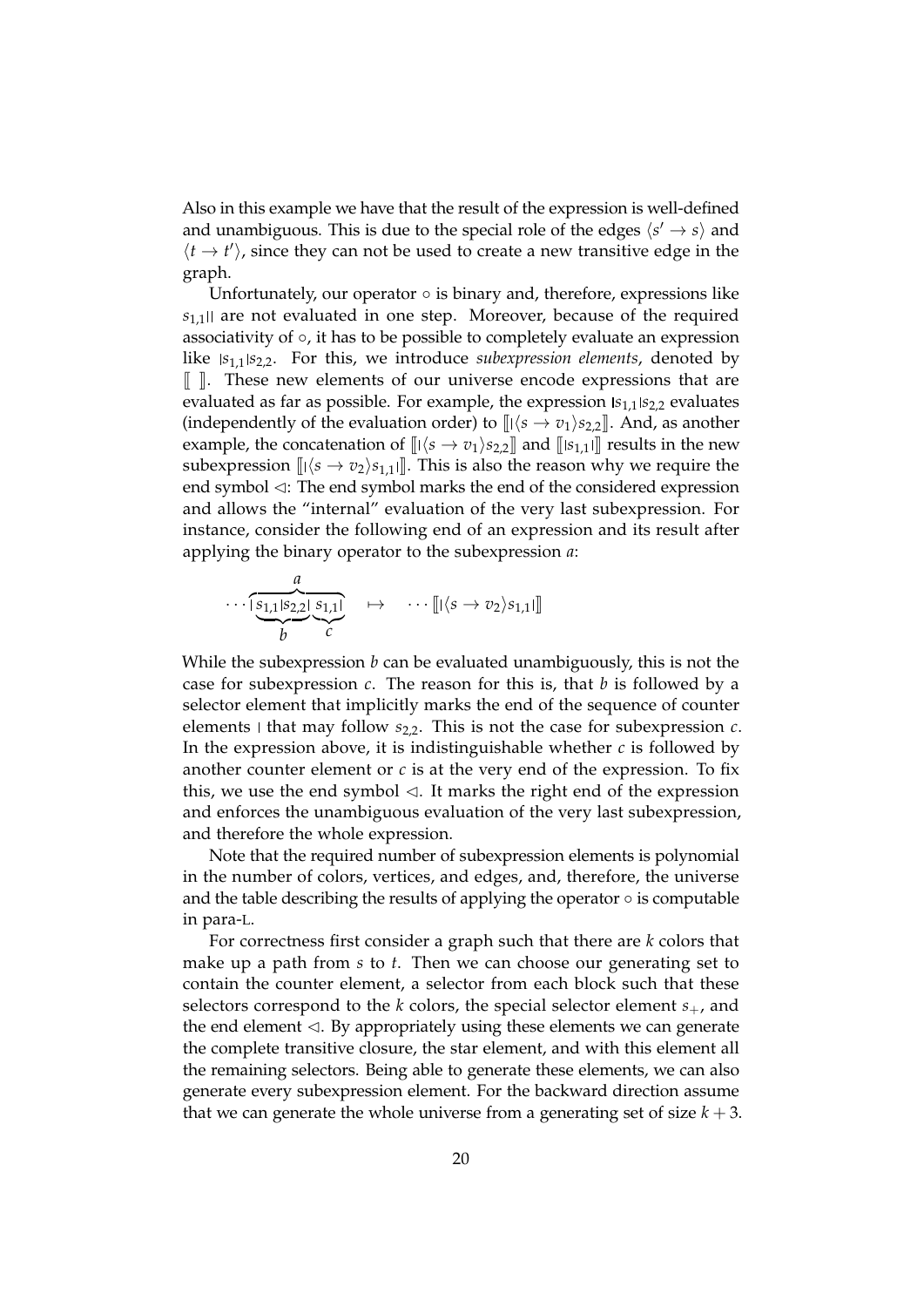By the construction above, this set has to contain the counter element, the end symbol, the special selector, and a selector element from each of the *k* blocks of selectors. Being able to generate the whole universe implies that we are able to generate the star element and therefore generate the transitive edge from *s* to *t*, too. This implies the existence of a path from *s* to *t* that is made up by choosing *k* colors.  $\Box$ 

### **5 Conclusion**

We have introduced new parameterized space classes that capture the complexity of parameterized problems and help in understanding the complexity of fixed-parameter tractable problems. We have seen that, under the assumption  $L \neq NL$ , well-known problems like p-FVs and p-DFVs are separated. Moreover, classes like para-L-cert and para-NL-cert are not fully contained in para-P, but capture natural problems that could not be classified in an exact way before.

The next step is to reconsider other parameterized problems (both fixed-parameter tractable and intractable under standard assumptions like W[1]  $\neq$  para-P) with the presented framework in mind: How can these problems be classified within this framework? What techniques from classical space complexity help in the parameterized setting and vice versa? In particular, it might be interesting to use the framework to better understand the complexity of problems whose unparameterized versions are known to lie in P and, thus, are normally not studied from the parameterized point of view.

One might even better understand the complexity of parameterized problems whose slices are not P-hard by considering parameterized versions of classical complexity classes based on parallel and circuit computations like NC, NC<sup>1</sup>, TC<sup>0</sup>, and AC<sup>0</sup>.

### **References**

- <span id="page-20-0"></span>[1] K. A. Abrahamson, R. G. Downey, and M. R. Fellows. Fixed-parameter tractability and completeness IV: On completeness for W[P] and PSPACE analogues. *Annals of Pure and Applied Logic*, 73(3):235–276, 1995. [doi:](http://dx.doi.org/10.1016/0304-3975(94)00097-3) [10.1016/0304-3975\(94\)00097-3.](http://dx.doi.org/10.1016/0304-3975(94)00097-3)
- <span id="page-20-1"></span>[2] H. L. Bodlaender. On Linear Time Minor Tests with Depth-First Search. *Journal of Algorithms*, 14(1):1–23, 1993. [doi:10.1006/jagm.1993.1001.](http://dx.doi.org/10.1006/jagm.1993.1001)
- <span id="page-20-2"></span>[3] H. L. Bodlaender. A linear time algorithm for finding treedecompositions of small treewidth. *SIAM Journal on Computing*, 25(6):1305–1317, 1996. [doi:10.1137/S0097539793251219.](http://dx.doi.org/10.1137/S0097539793251219)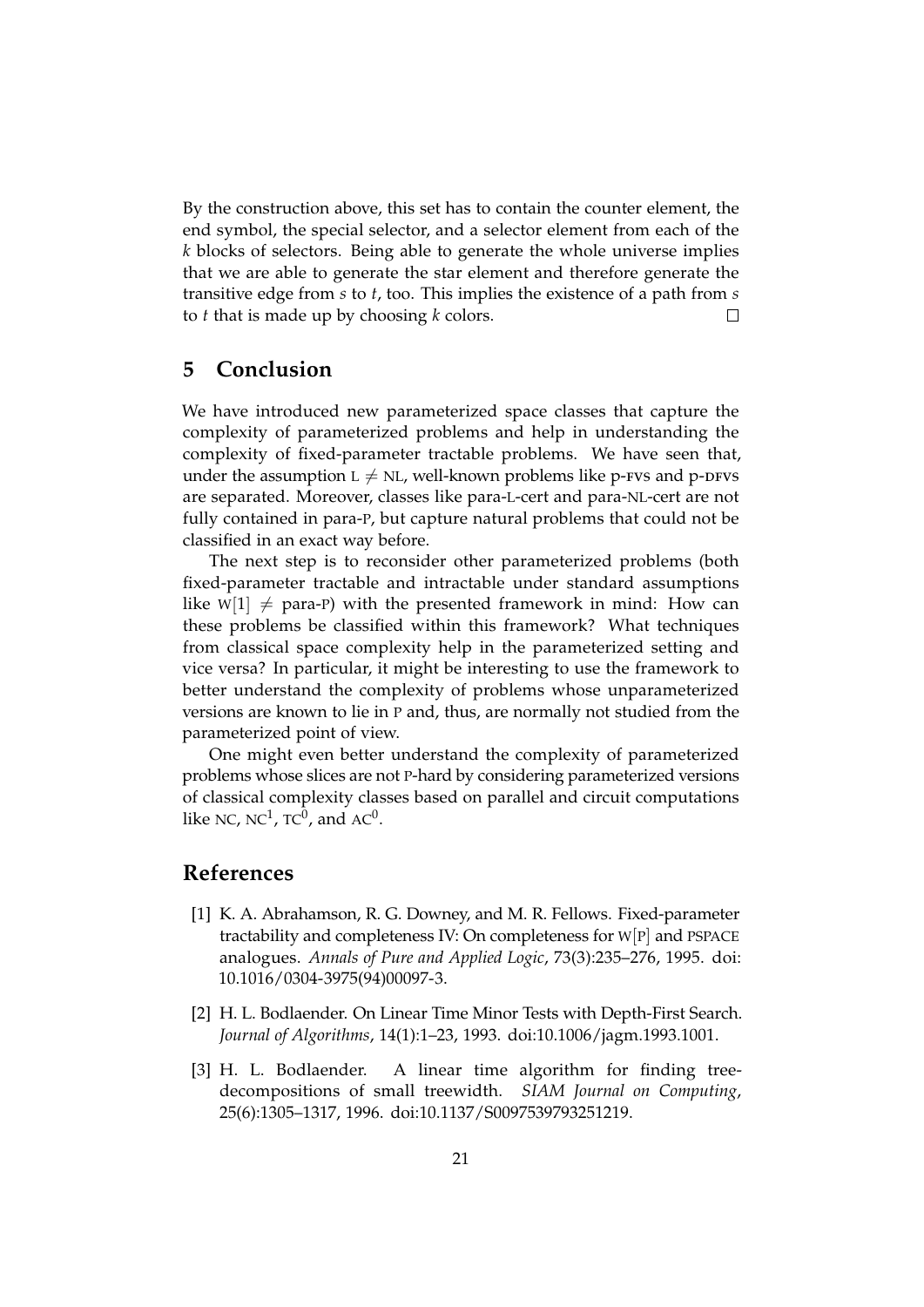- <span id="page-21-9"></span>[4] H. L. Bodlaender, R. D. Downey, M. R. Fellows, and H. T. Wareham. The Parameterized Complexity of Sequence Alignment and Consensus. *Theoretical Computer Science*, 147(1–2):31–54, 1995. [doi:](http://dx.doi.org/10.1016/0304-3975(94)00251-D) [10.1016/0304-3975\(94\)00251-D.](http://dx.doi.org/10.1016/0304-3975(94)00251-D)
- <span id="page-21-0"></span>[5] L. Cai, J. Chen, R. G. Downey, and M. R. Fellows. Advice classes of parameterized tractability. *Annals of Pure and Applied Logic*, 84(1):119–138, 1997. [doi:10.1016/S0168-0072\(95\)00020-8.](http://dx.doi.org/10.1016/S0168-0072(95)00020-8)
- <span id="page-21-6"></span>[6] J. Chen, Y. Liu, S. Lu, B. O'Sullivan, and I. Razgon. A Fixed-Parameter Algorithm for the Directed Feedback Vertex Set Problem. *Journal of the ACM*, 55(5):21:2–21:19, 2008. [doi:10.1145/1411509.1411511.](http://dx.doi.org/10.1145/1411509.1411511)
- <span id="page-21-2"></span>[7] Y. Chen, J. Flum, and M. Grohe. Bounded Nondeterminism and Alternation in Parameterized Complexity Theory. In *Proceedings of the 18th IEEE Annual Conference on Computational Complexity (CCC 2003)*, pages 13–29, 2003. [doi:10.1109/CCC.2003.1214407.](http://dx.doi.org/10.1109/CCC.2003.1214407)
- <span id="page-21-5"></span>[8] S. A. Cook and P. McKenzie. Problems complete for deterministic logarithmic space. *Journal of Algorithms*, 8(3):385–394, 1987. [doi:10.](http://dx.doi.org/10.1016/0196-6774(87)90018-6) [1016/0196-6774\(87\)90018-6.](http://dx.doi.org/10.1016/0196-6774(87)90018-6)
- <span id="page-21-3"></span>[9] R. G. Downey and M. R. Fellows. *Parameterized Complexity*. Springer, 1999.
- <span id="page-21-7"></span>[10] M. Elberfeld, A. Jakoby, and T. Tantau. Logspace Versions of the Theorems of Bodlaender and Courcelle. In *Proceedings of the 51st Annual IEEE Symposium on Foundations of Computer Science (FOCS 2010)*, pages 143–152, 2010. [doi:10.1109/FOCS.2010.21.](http://dx.doi.org/10.1109/FOCS.2010.21)
- [11] M. Elberfeld, C. Stockhusen, and T. Tantau. On the Space Complexity of Parameterized Problems. In *Proceedings of the 7th International Symposium on Parameterized and Exact Computation (IPEC 2012)*. Springer, 2012.
- <span id="page-21-1"></span>[12] J. Flum and M. Grohe. Describing parameterized complexity classes. *Information and Computation*, 187:291–319, 2003. [doi:10.1016/](http://dx.doi.org/10.1016/S0890-5401(03)00161-5) [S0890-5401\(03\)00161-5.](http://dx.doi.org/10.1016/S0890-5401(03)00161-5)
- <span id="page-21-4"></span>[13] J. Flum and M. Grohe. *Parameterized Complexity Theory*. Springer, 2006. [doi:10.1007/3-540-29953-X.](http://dx.doi.org/10.1007/3-540-29953-X)
- <span id="page-21-8"></span>[14] J. Hartmanis. On Non-Determinancy in Simple Computing Devices. *Acta Informatica*, 1:336–344, 1972. [doi:10.1007/BF00289513.](http://dx.doi.org/10.1007/BF00289513)
- <span id="page-21-10"></span>[15] N. D. Jones. Space-bounded reducibility among combinatorial problems. *Journal of Computer and System Sciences*, 11(1):68–85, 1975. [doi:10.1016/S0022-0000\(75\)80050-X.](http://dx.doi.org/10.1016/S0022-0000(75)80050-X)